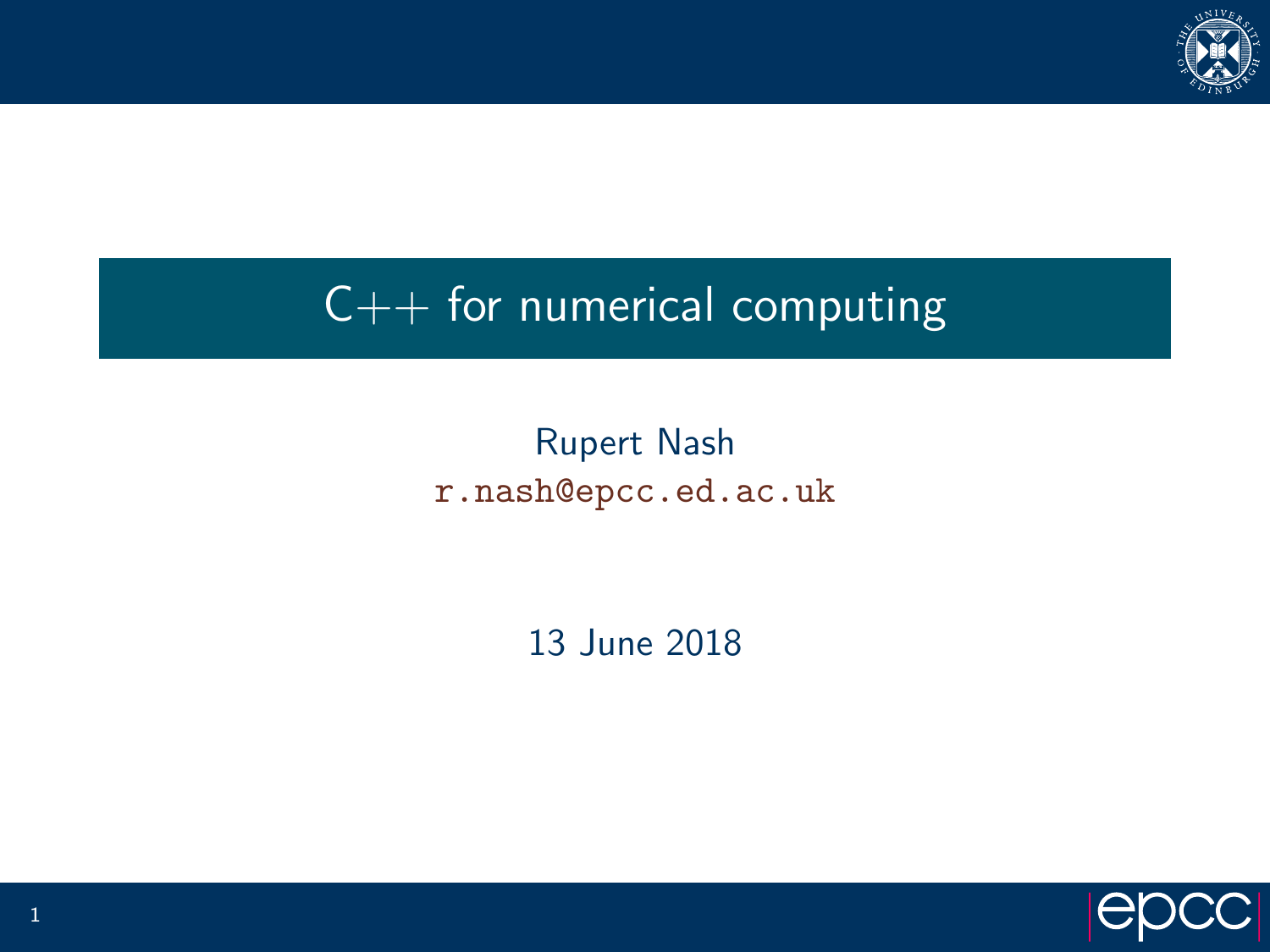<span id="page-1-0"></span>



#### [Introduction](#page-1-0)

**[Containers](#page-4-0)** 

[Iterators](#page-13-0)

[Object oriented C++](#page-29-0)

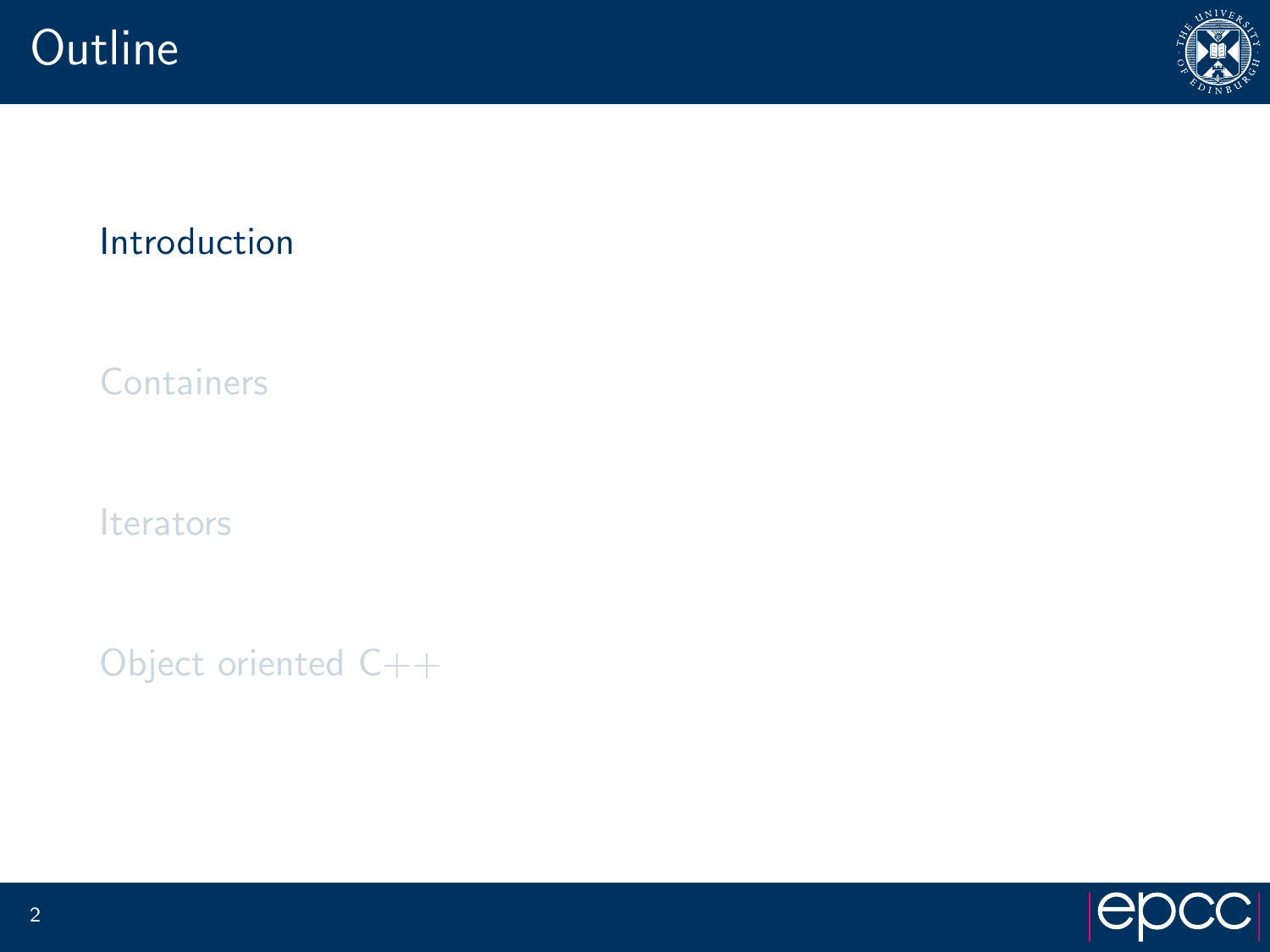

Writing efficient software, more than anything, requires you to choose an appropriate algorithmic approach for your problem. For lots on how to do this well, take Parallel Design Patterns next semester!

Here we want to take a lower-level approach and talk about how to implement patterns efficiently using  $C++$ .

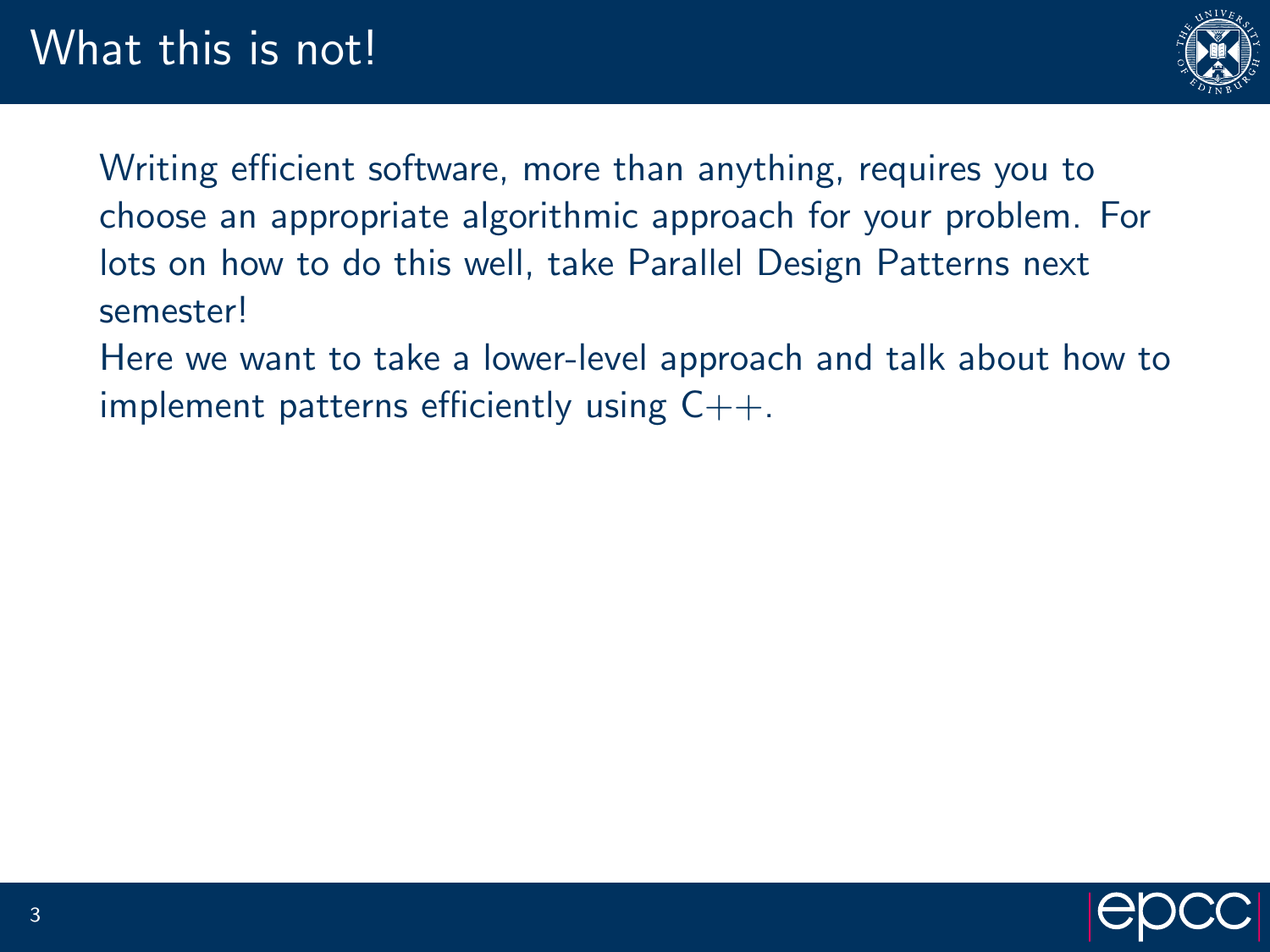

Both HPC and data science, when you actually come to running a program, are about getting a large amount of data from memory to a core, doing something useful to it, and storing it again.

This is why FORTRAN is still relevant! But it does force you to confront this all time.

I've mentioned previously than  $C++$  is all about building abstractions and composing them.



I will talk about a few today and give some suggestions of default rules

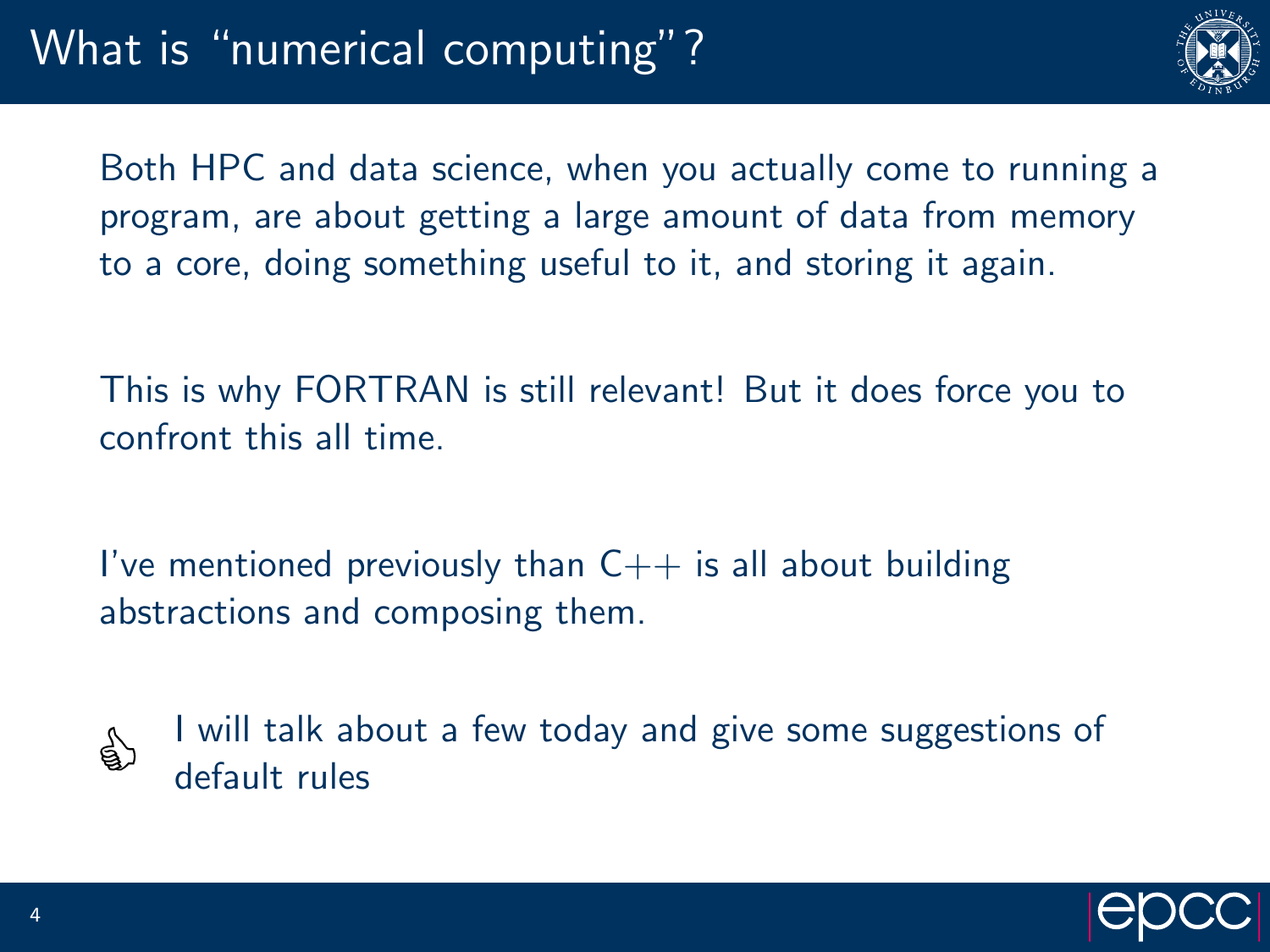

### <span id="page-4-0"></span>[Introduction](#page-1-0)

### **[Containers](#page-4-0)**

[Iterators](#page-13-0)

[Object oriented C++](#page-29-0)

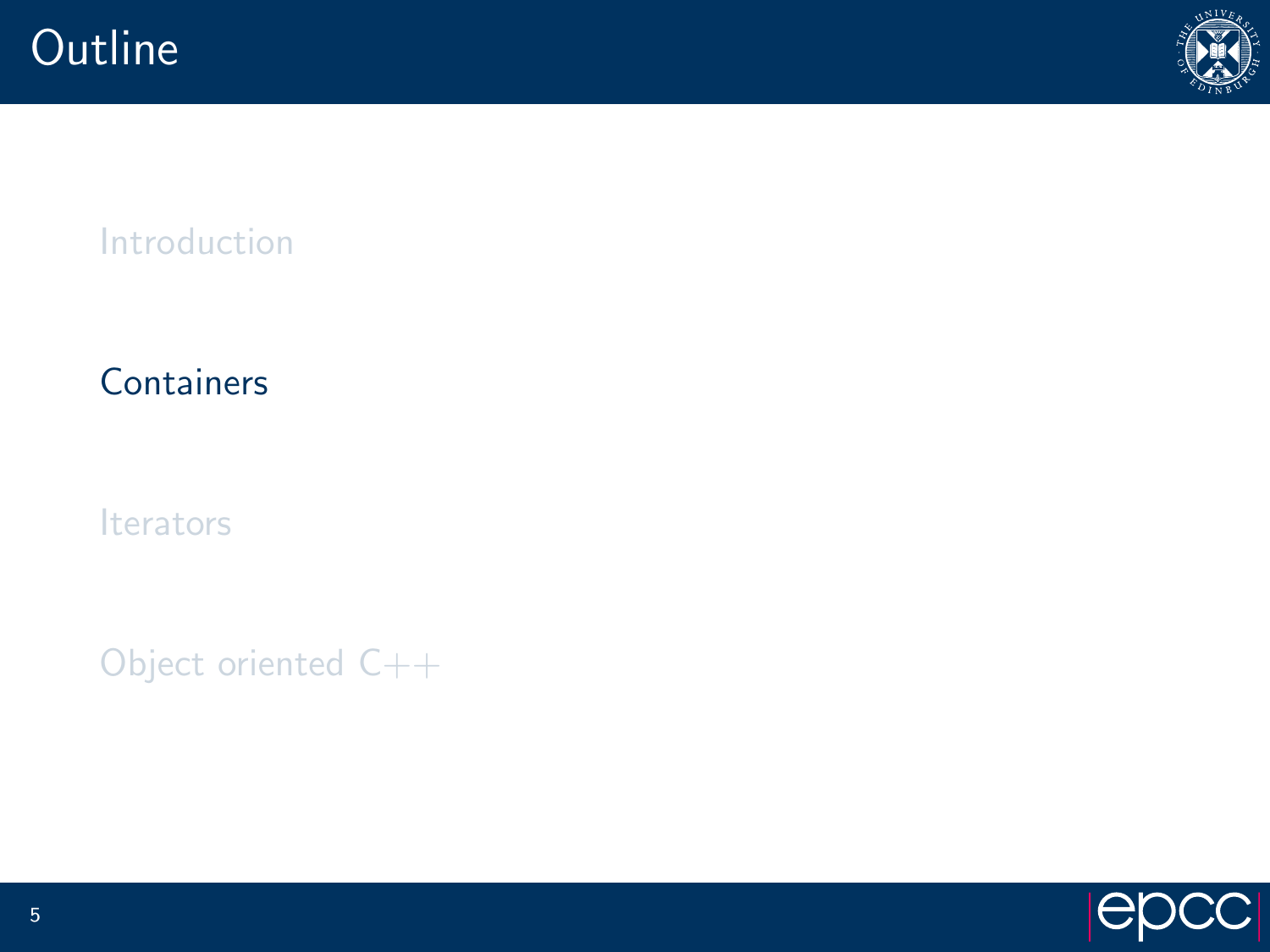

The standard library has 13 container template classes, but we'll only touch on a few.

- $\triangleright$  vector a dynamically sized contiguous array
- $\triangleright$  array a statically size contiguous array
- $\triangleright$  list/forward\_list a doubly/singly linked list
- $\triangleright$  set / map

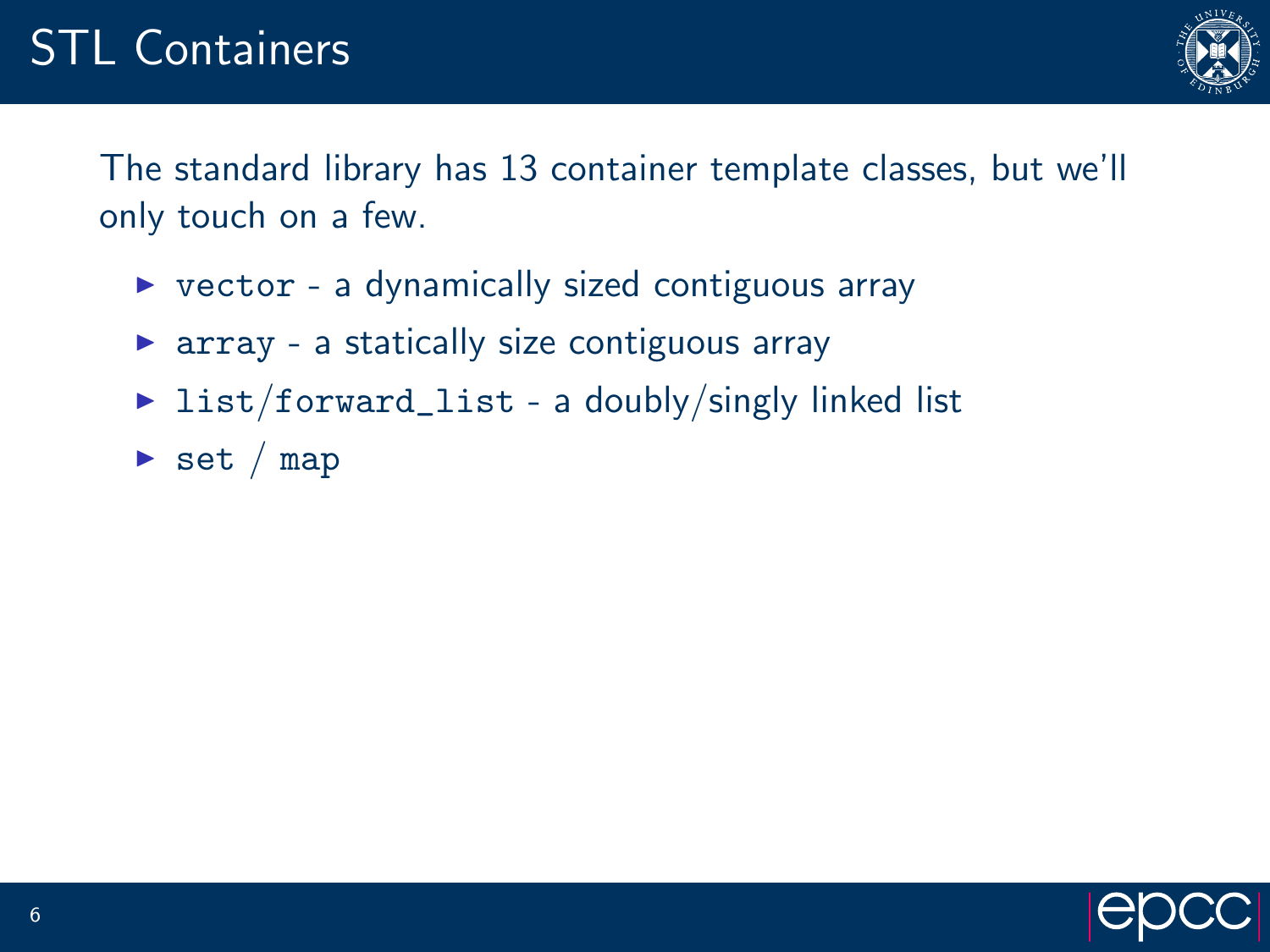

You will be using this a lot, because the elements are contiguous in memory.

```
# include < vector >
```

```
std:: vector <int> primes (unsigned n) {
  std:: vector <int> ans;
  for (auto i=2; i < n; ++i) {
    if ( isprime (i ))
      ans.push_back(i);
  }
 return ans
}
```


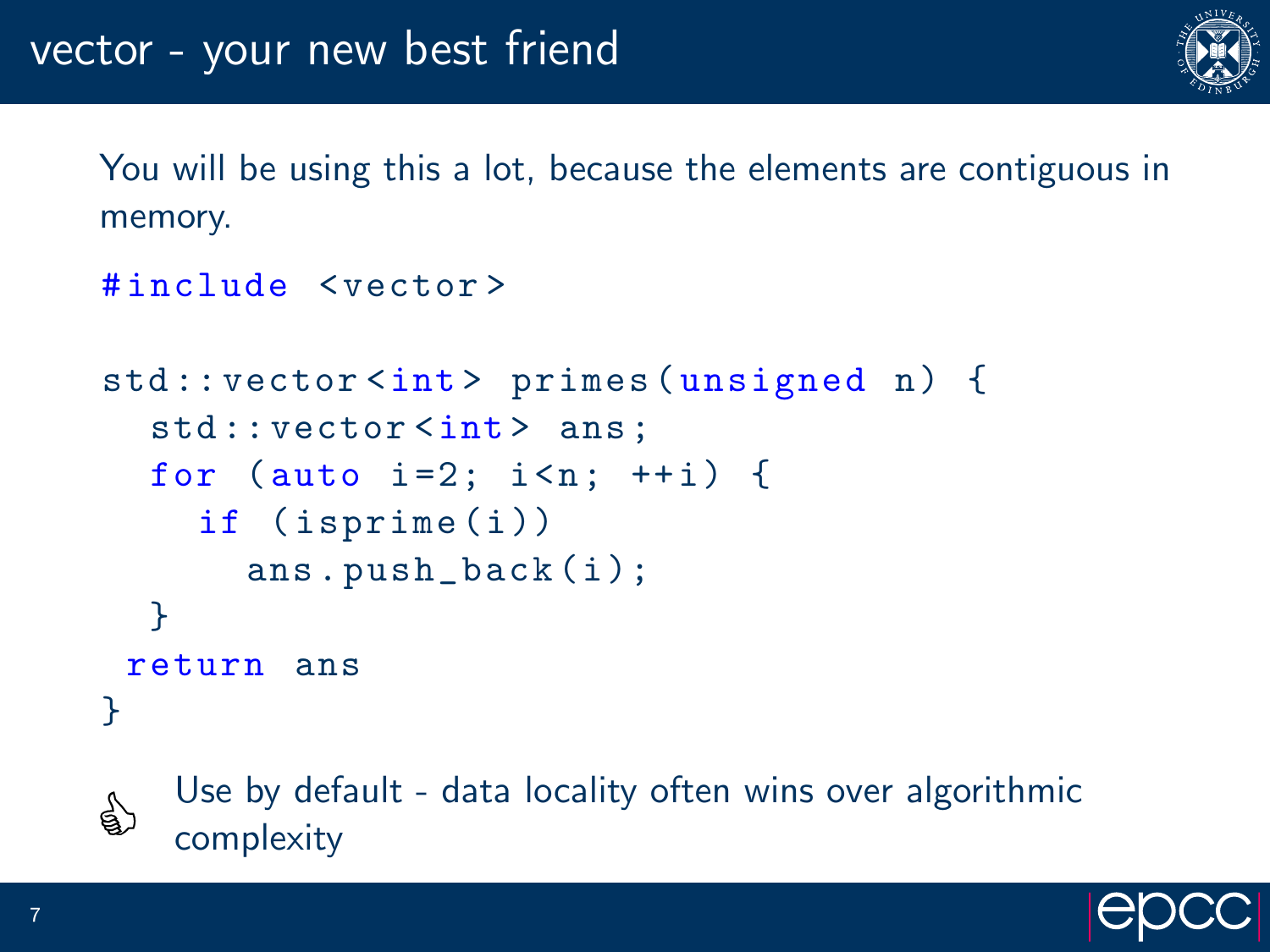#### Supports:

- $\triangleright$  copy
- $\blacktriangleright$  move
- $\blacktriangleright$  random element access by index
- $\triangleright$  resize (and pre-reserving memory)
- $\blacktriangleright$  element insertion
- $\blacktriangleright$  element deletion

Note that when it destructs, contained elements will also be destroyed (i.e. it owns them).

Also be aware that resizes may force reallocation and copying!



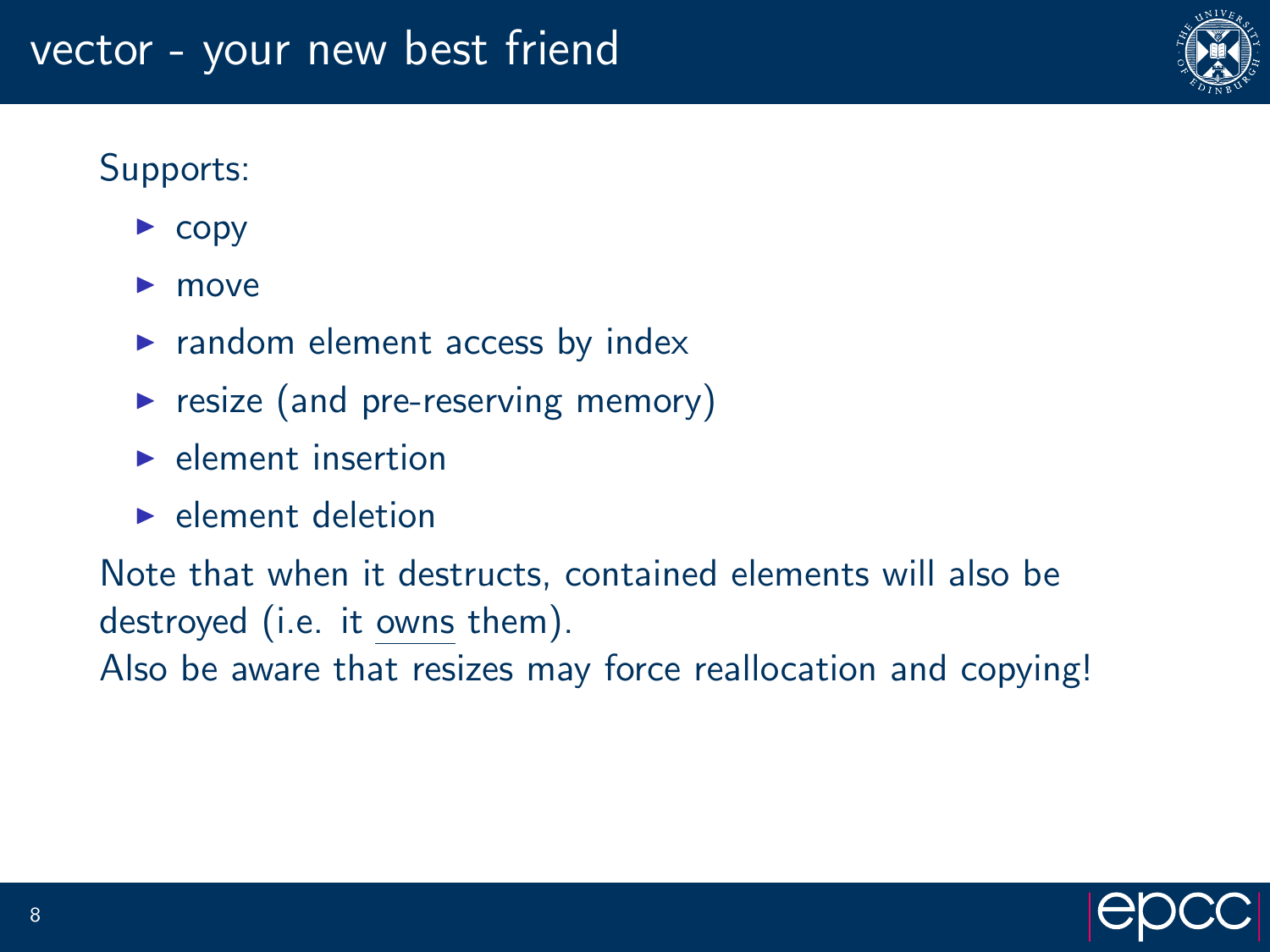



- $\triangleright$  Contiguous in memory but the size is fixed at compile time.
- $\triangleright$  Almost like a vector, but you can't change the size.
- $\triangleright$  Only difference is construction:

```
# include < array >
typedef std::array<int, 3> GridPoint;
GridPoint p1 = \{1, 2, 3\};
GridPoint p2({1, 2, 5});
// horrible extra brace can go in C++14std:: cout \langle \rangle p2. size () \langle \rangle std:: endl; \\ 3
```
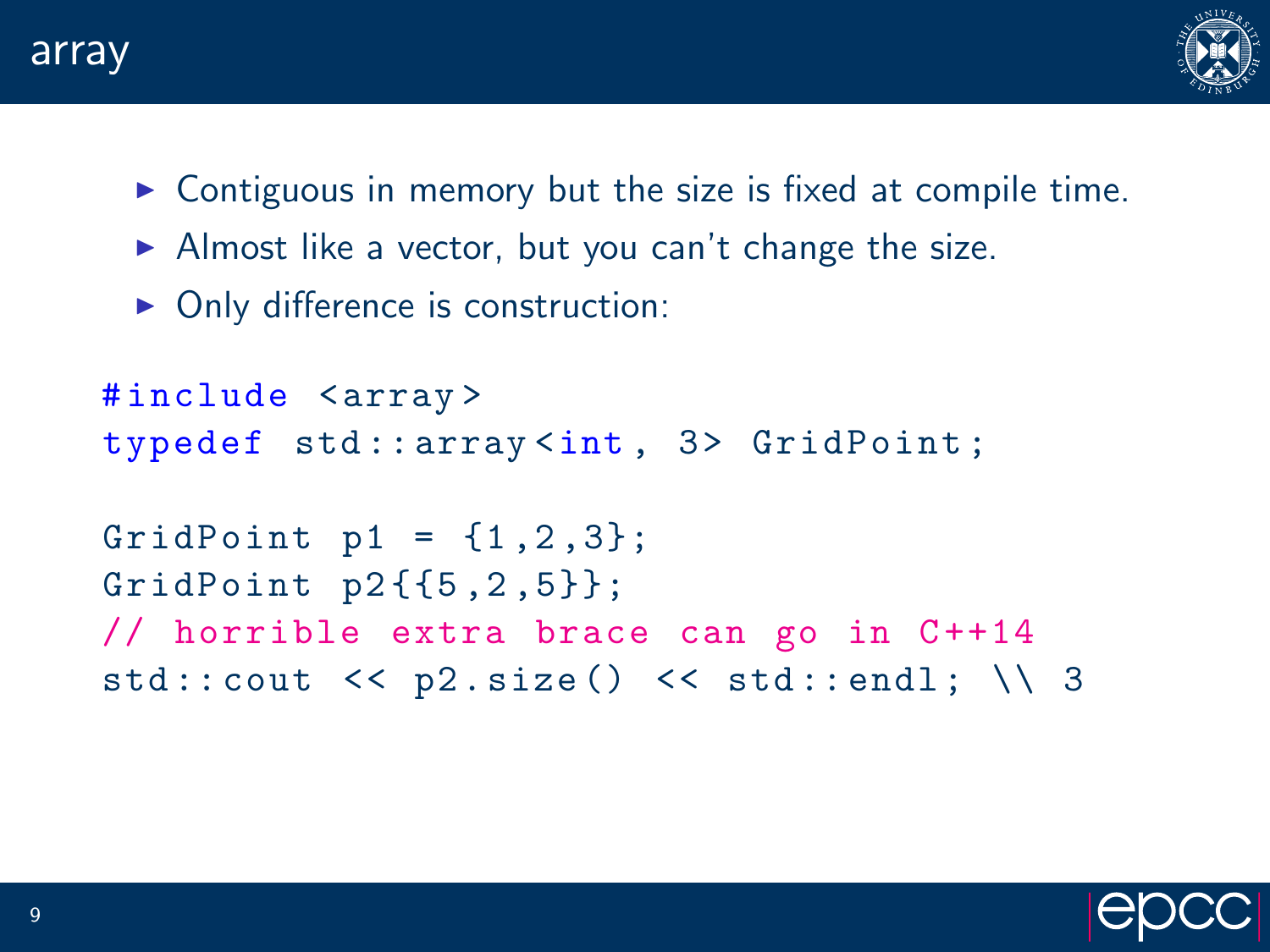# list (and forward list)



- $\triangleright$  Almost always implemented as a doubly (singly) linked list.
- $\triangleright$  Elements are allocated one by one on the heap. Traversal requires pointer chasing.
- $\triangleright$  Fast element insertion and deletion (if you don't have to look for the element!)



Use when you will be adding and removing from ends a lot and the contained objects are expensive to copy/move. Consider converting to vector if you have a build/access pattern.

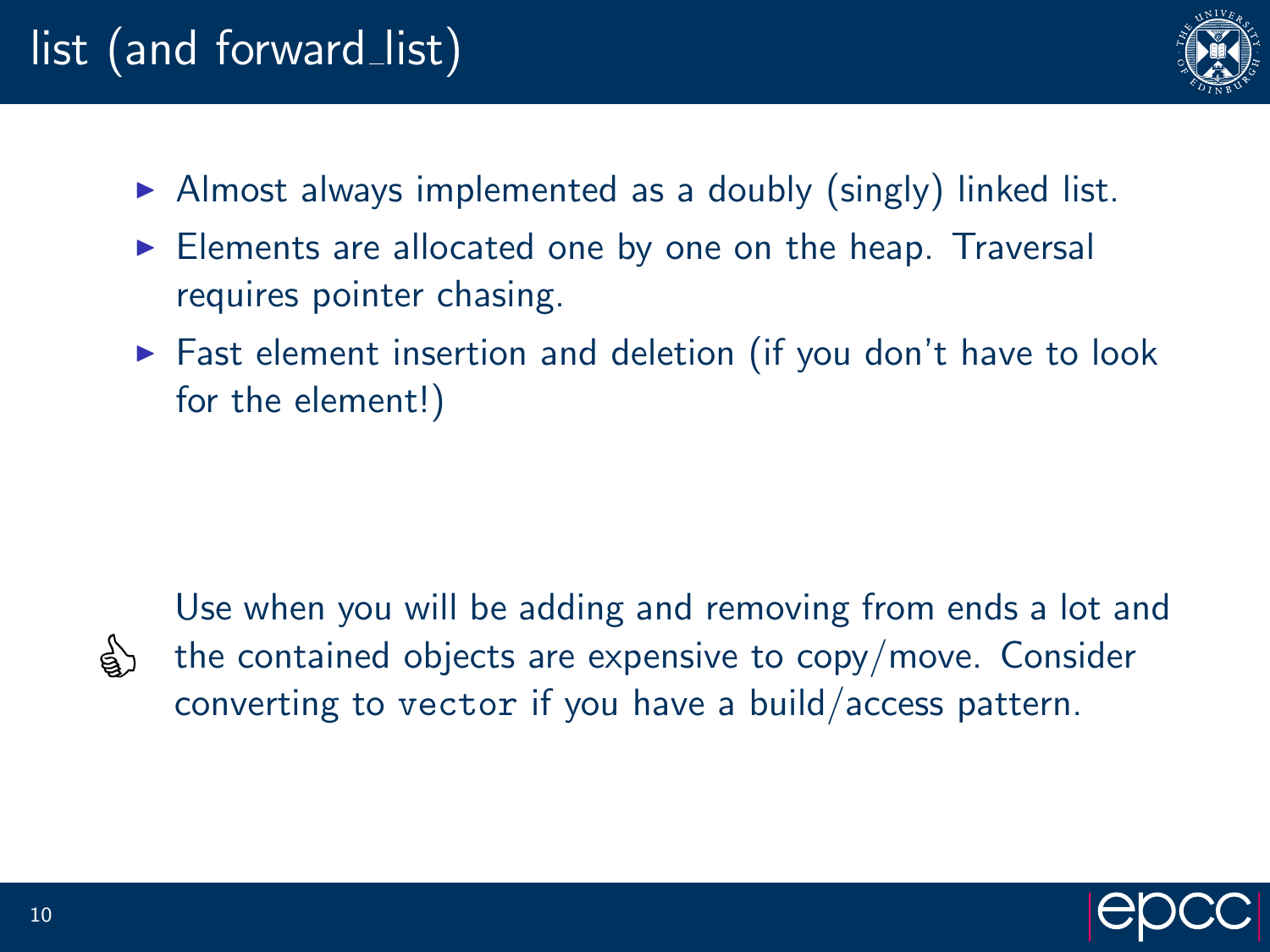## set and map



- $\triangleright$  These are associative containers implemented as sorted data structures for rapid search.
- $\triangleright$  set is just a set of keys, map is a set of key/value pairs (types can differ).
- $\triangleright$  You must have defined a comparison function for the key type.

#### Use if you either



- $\triangleright$  have a large key space that mostly lacks value, or
- $\triangleright$  will be looking up unpredictable values a lot or frequently adding/removing values.

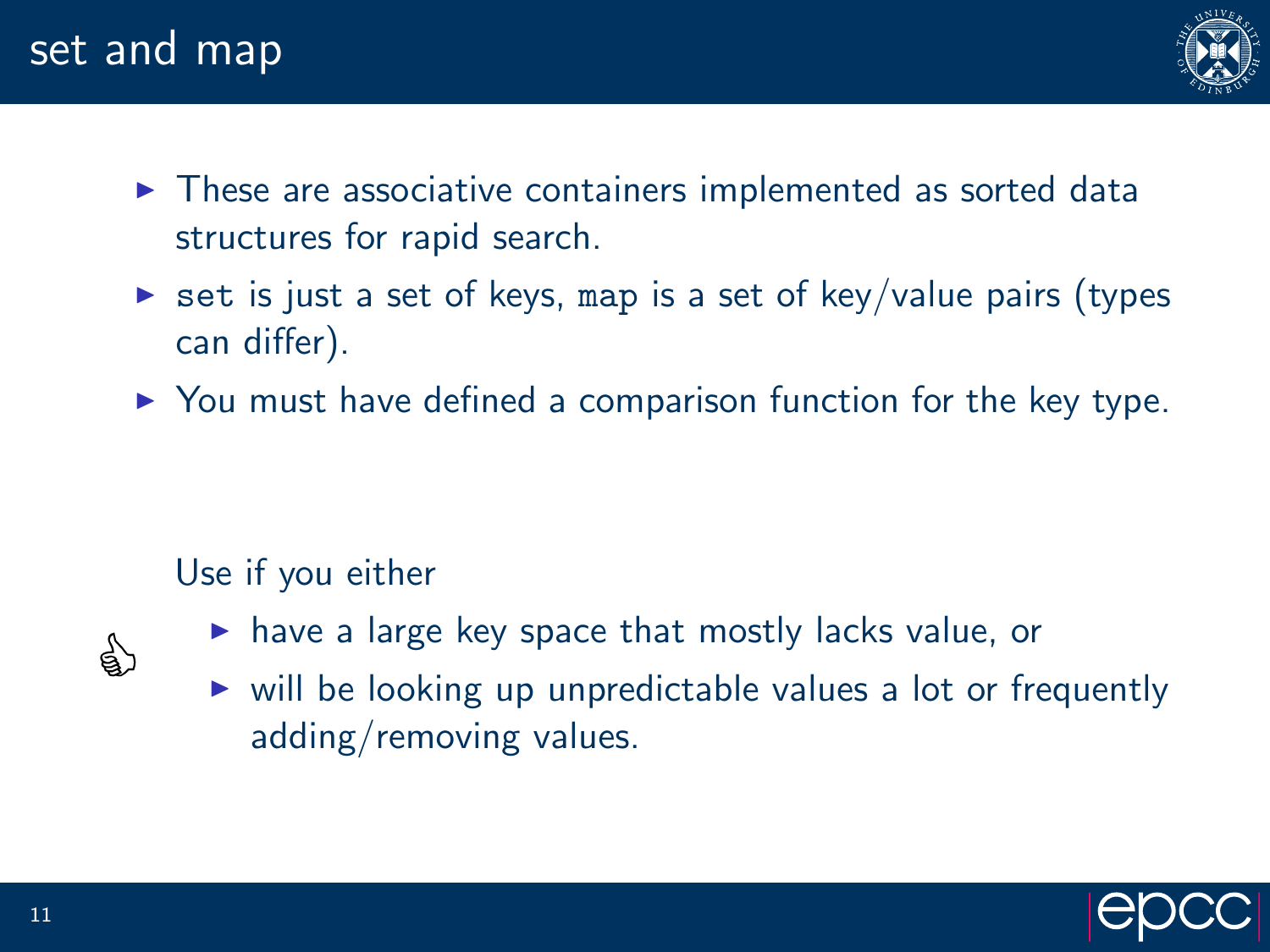## set and map



For example, describing your communication pattern between MPI ranks with a domain decomposed problem



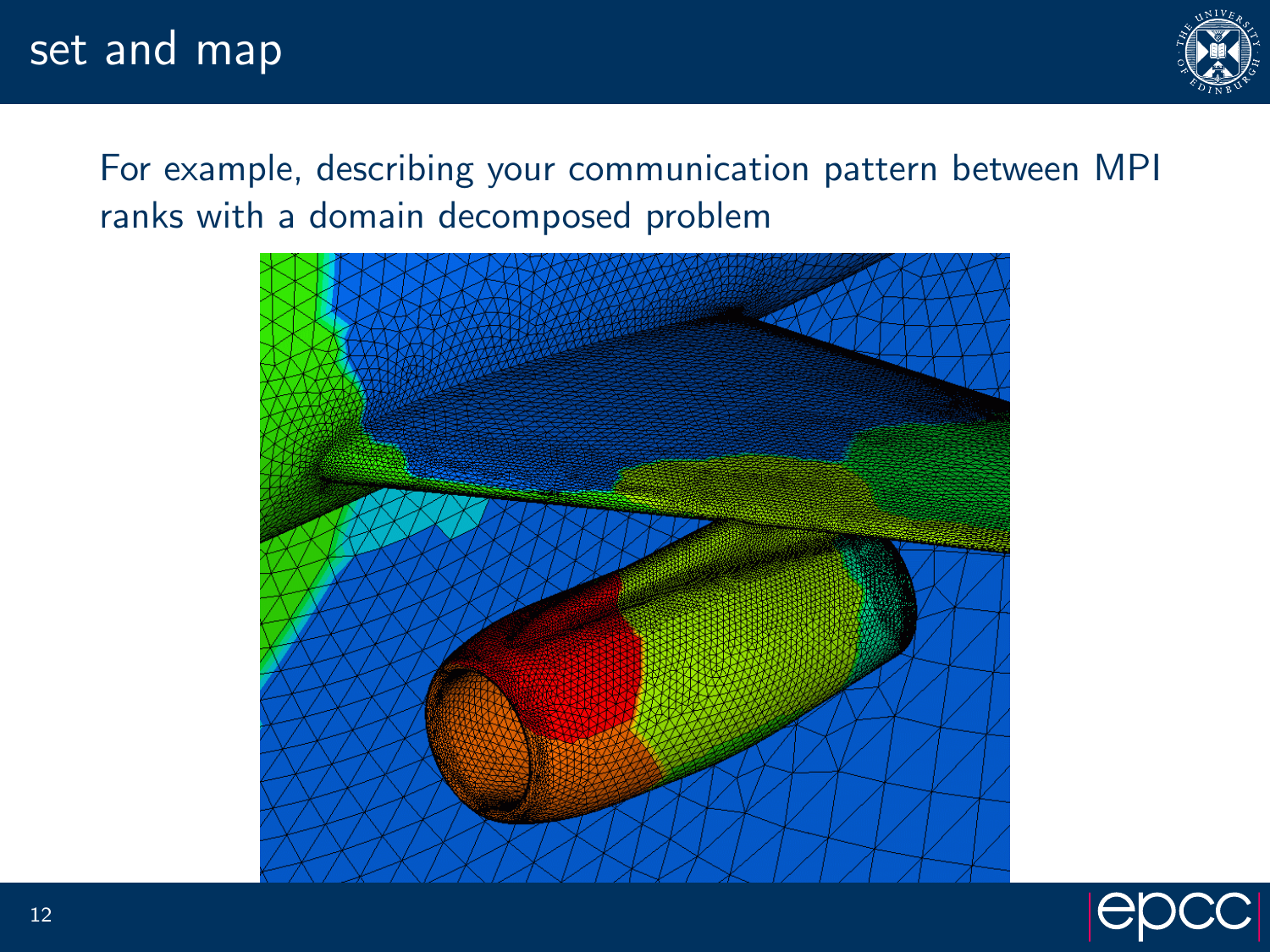### set and map



```
std:: map <int, BoundaryComm > rank2comms;
for (auto p =0; p := MPI_COMM_SIZE; ++p) {
  if (ShareBoundaryWithRank(p)) {
    rank2 \text{comm } [p] = BoundaryComm(my\_rank, p);}
}
// later
for (auto iter = rank2comms.begin(),
           end = rank2comms . end ();
     iter != end; ++iter) {
  auto & bc = iter - > second;bc - > SendData ( local_data );
}
```
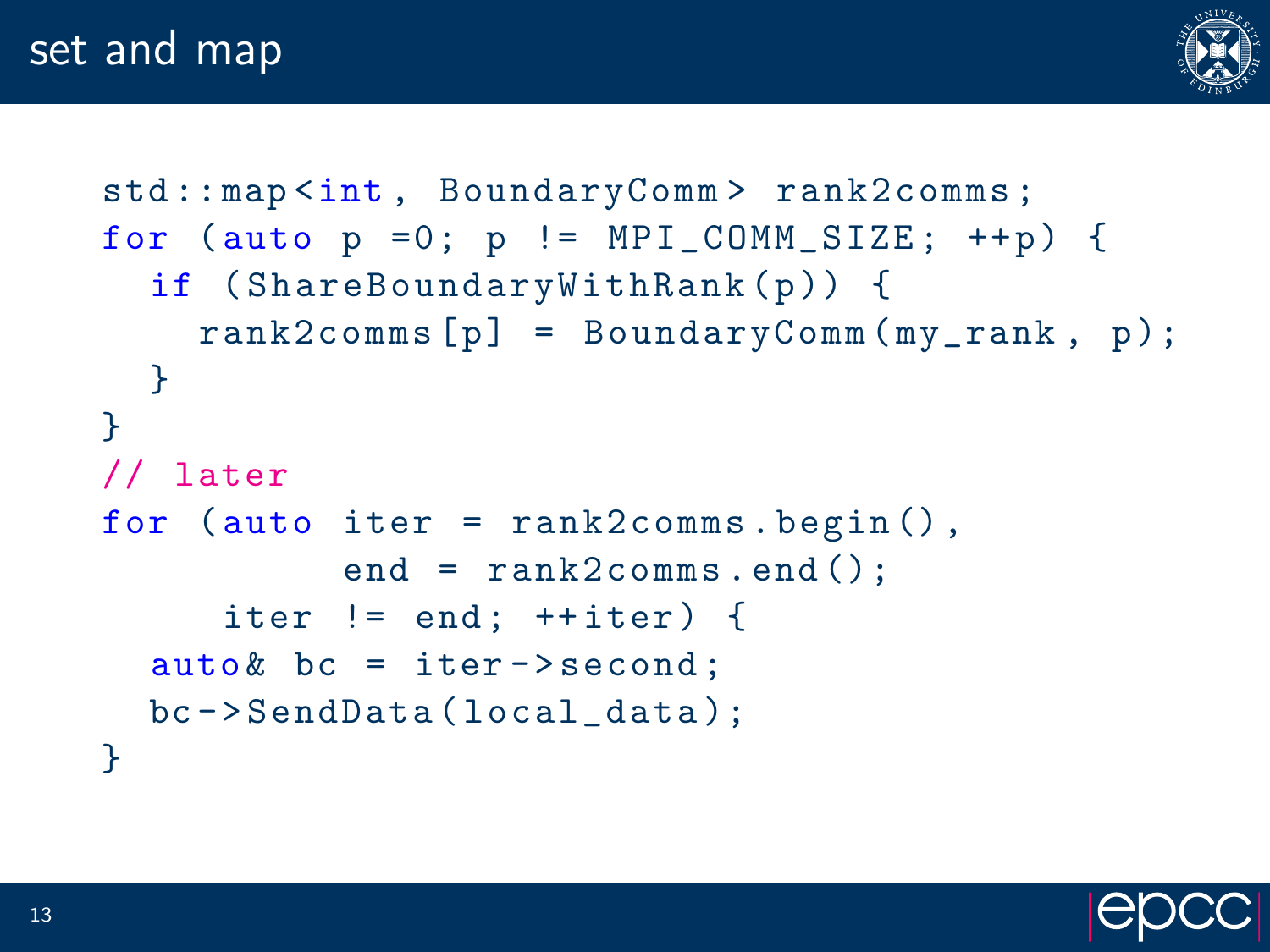

<span id="page-13-0"></span>[Introduction](#page-1-0)

**[Containers](#page-4-0)** 

**[Iterators](#page-13-0)** 

[Object oriented C++](#page-29-0)

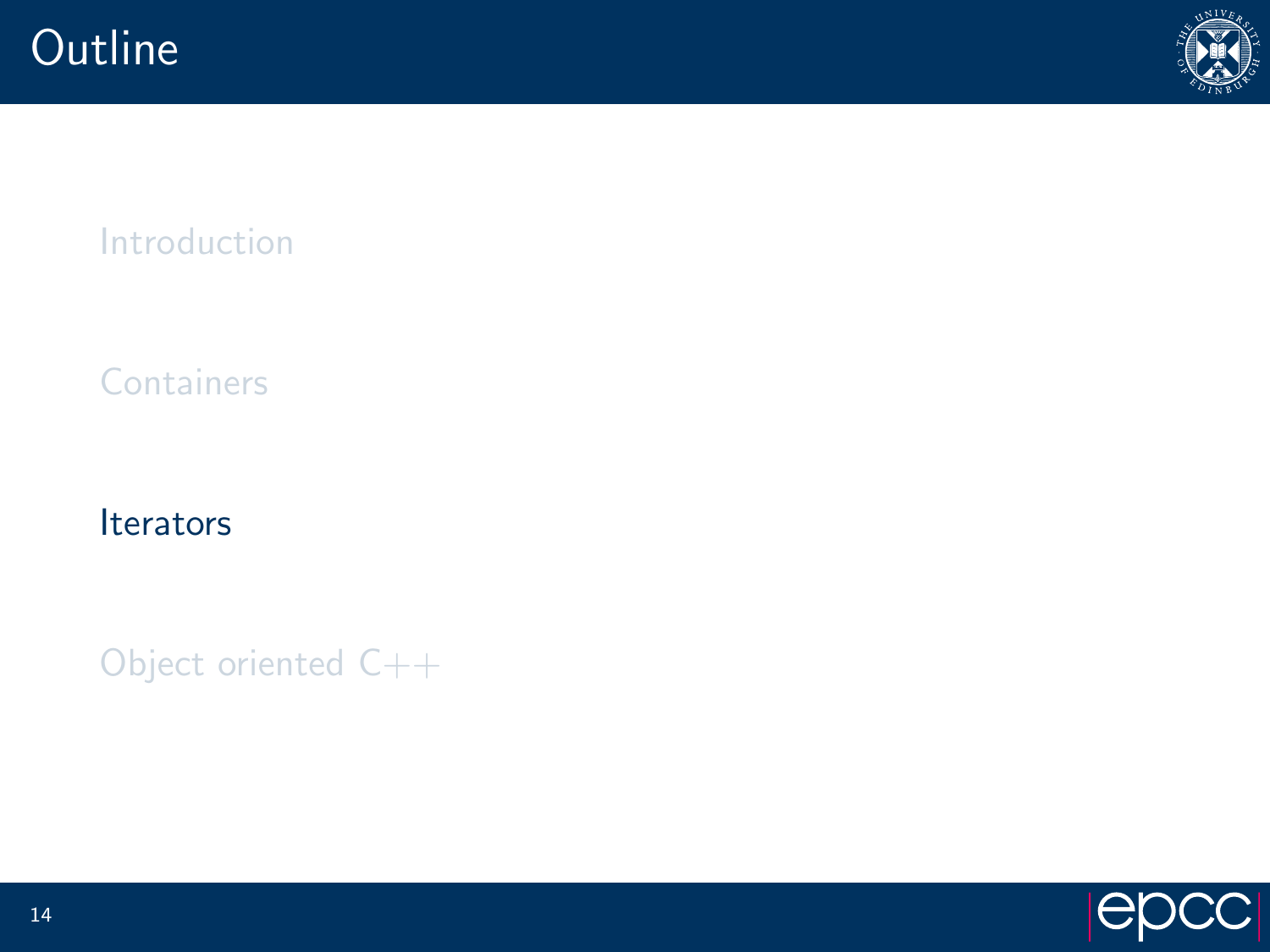### **Iteration**



```
C programmers are used to:
unsigned n = 100;
double* data = GetData(n);for (auto i=0; i != n; ++i) {
  data[i] *= 2;
}
More old-skool C programmers will prefer this:
unsigned n = 100;
double* start = GetData(n);double* stop = start + n;for (auto ptr = start; ptr != stop; +ptr) {
  * ptr *= 2;
}
```
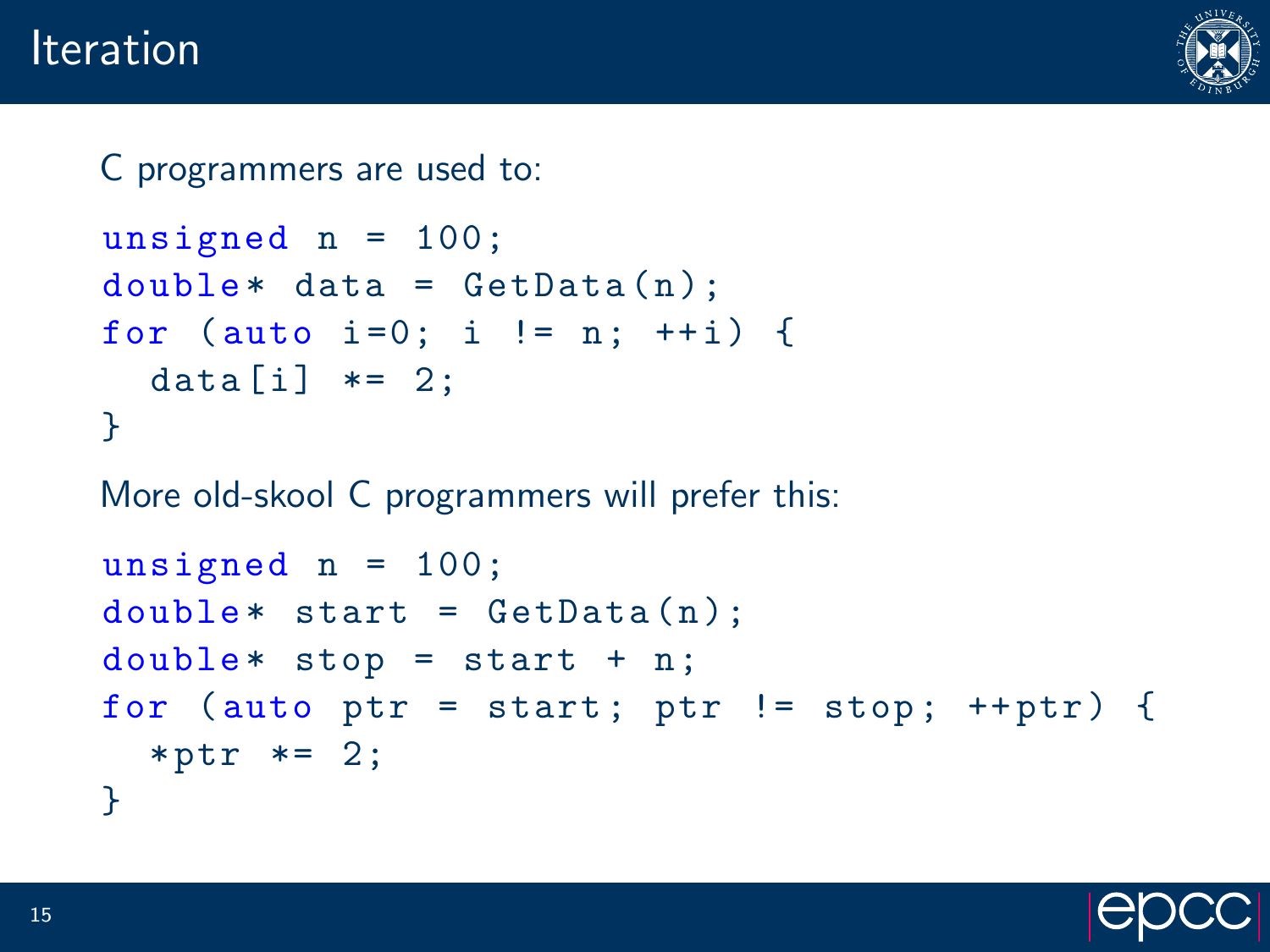

These three humble pointers can implement the concept of traversing every element in the array (in order).

They also model the concept of an iterator which is a vital for using the standard library effectively.

There are a few different categories of iterator (forward, backward, random, etc) but they all can traverse the elements of something (e.g. a container, data in a file, input from keyboard) and provide access to them.

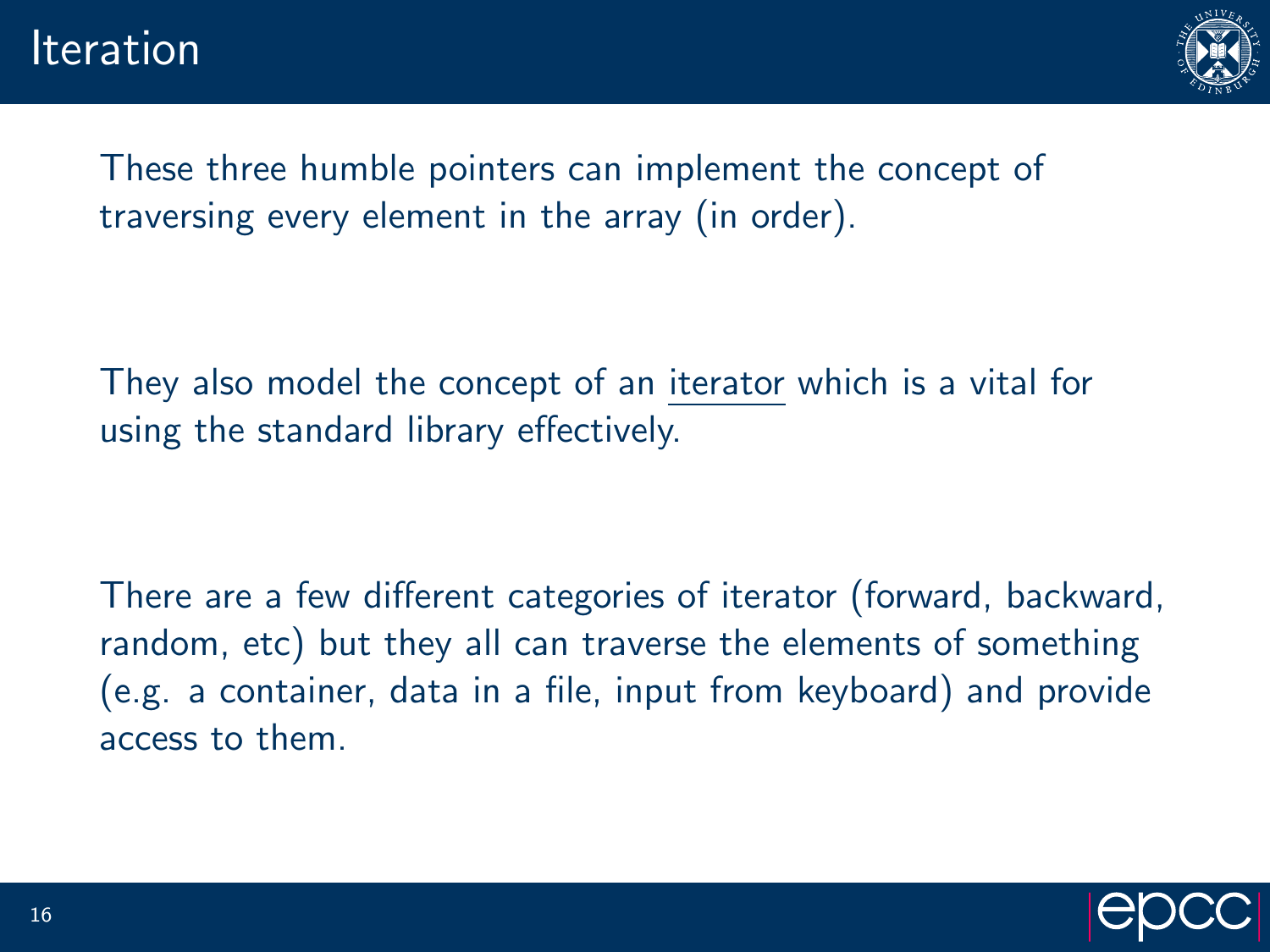### **Iteration**



```
A C++ equivalent of the previous might be:
std::vector < double>data = GetData(n);for ( std :: vector <double >:: iterator iter
                                     = data . begin ();
      iter != data.end();
      ++iter) {
  *iter *= 2;
}
```
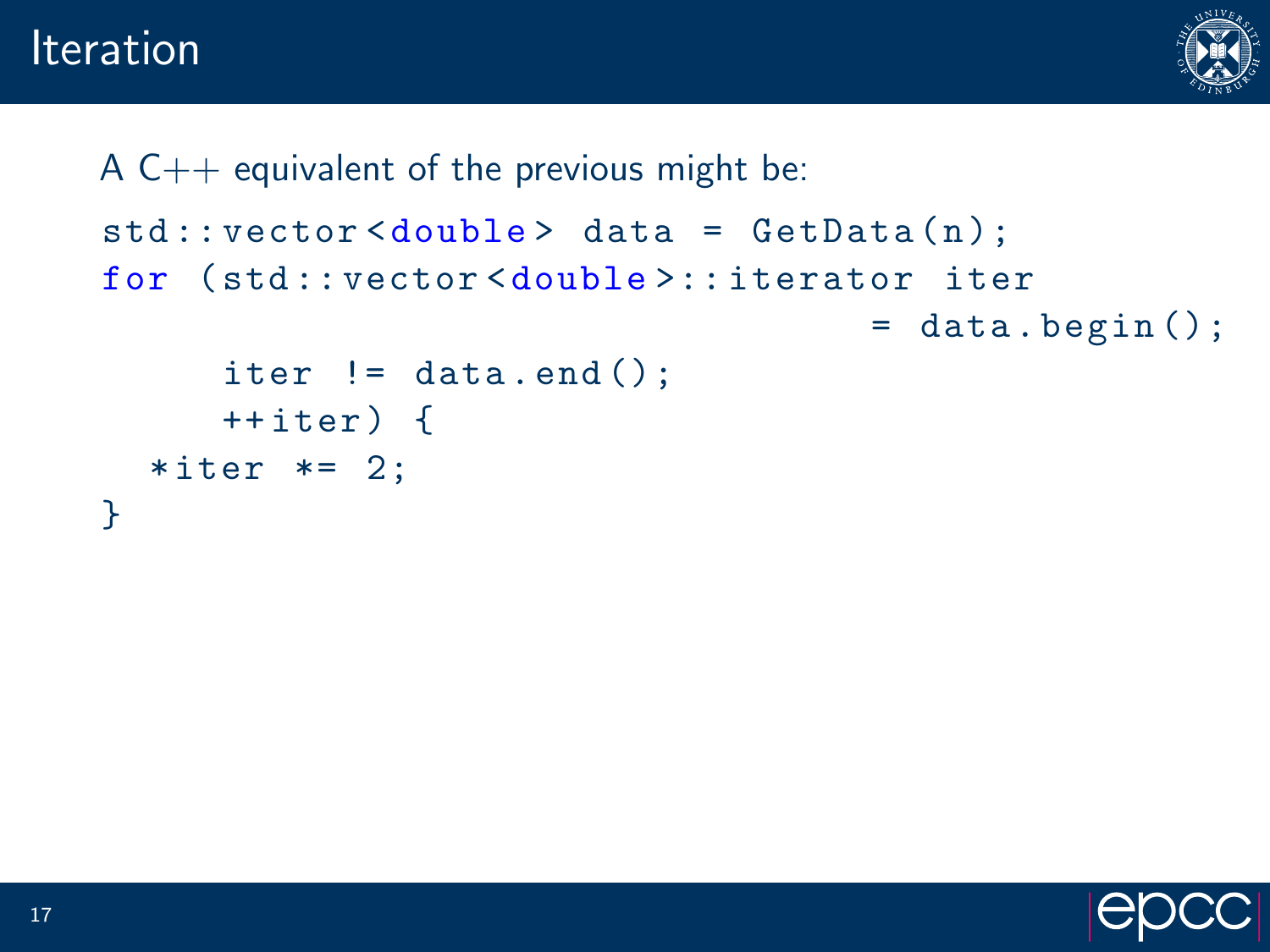**Iteration** 



```
A C_{++} equivalent of the previous might be:
std::vector < double>data = GetData(n);for ( std :: vector <double >:: iterator iter
                                     = data. begin ();
      iter != data.end();
      ++iter) {
  *iter *= 2;
}
Or equivalently
std::vector < double>delta data = GetData(n);for (auto iter = data.begin();
      iter != data.end(); ++iter) {
  *iter *= 2;
}
```
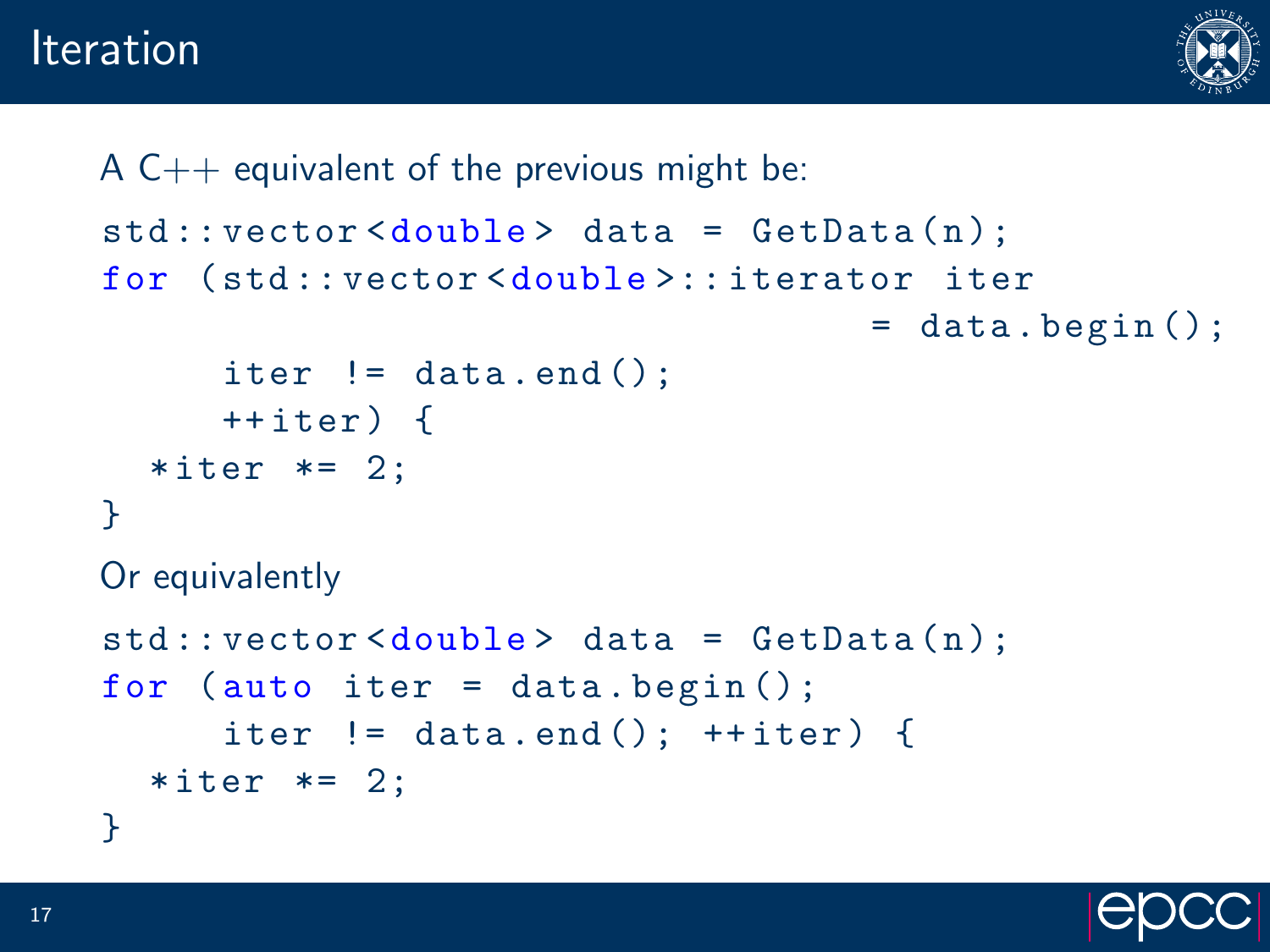Er why?



What do we gain?

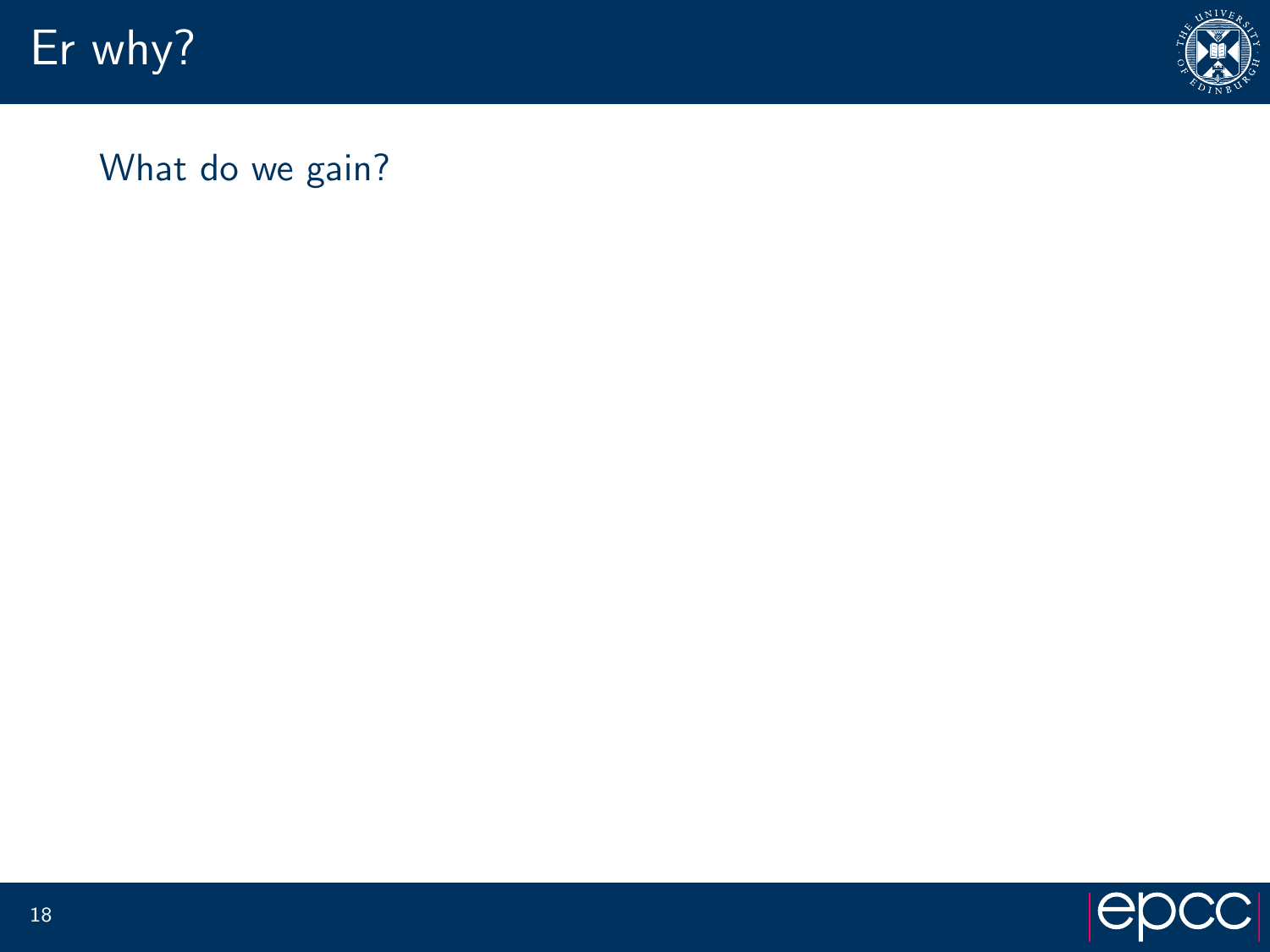# Er why?



### What do we gain? Separation of concerns! We can separate the data and how it's stored from the way we're traversing it, and also from the operations we apply to it.

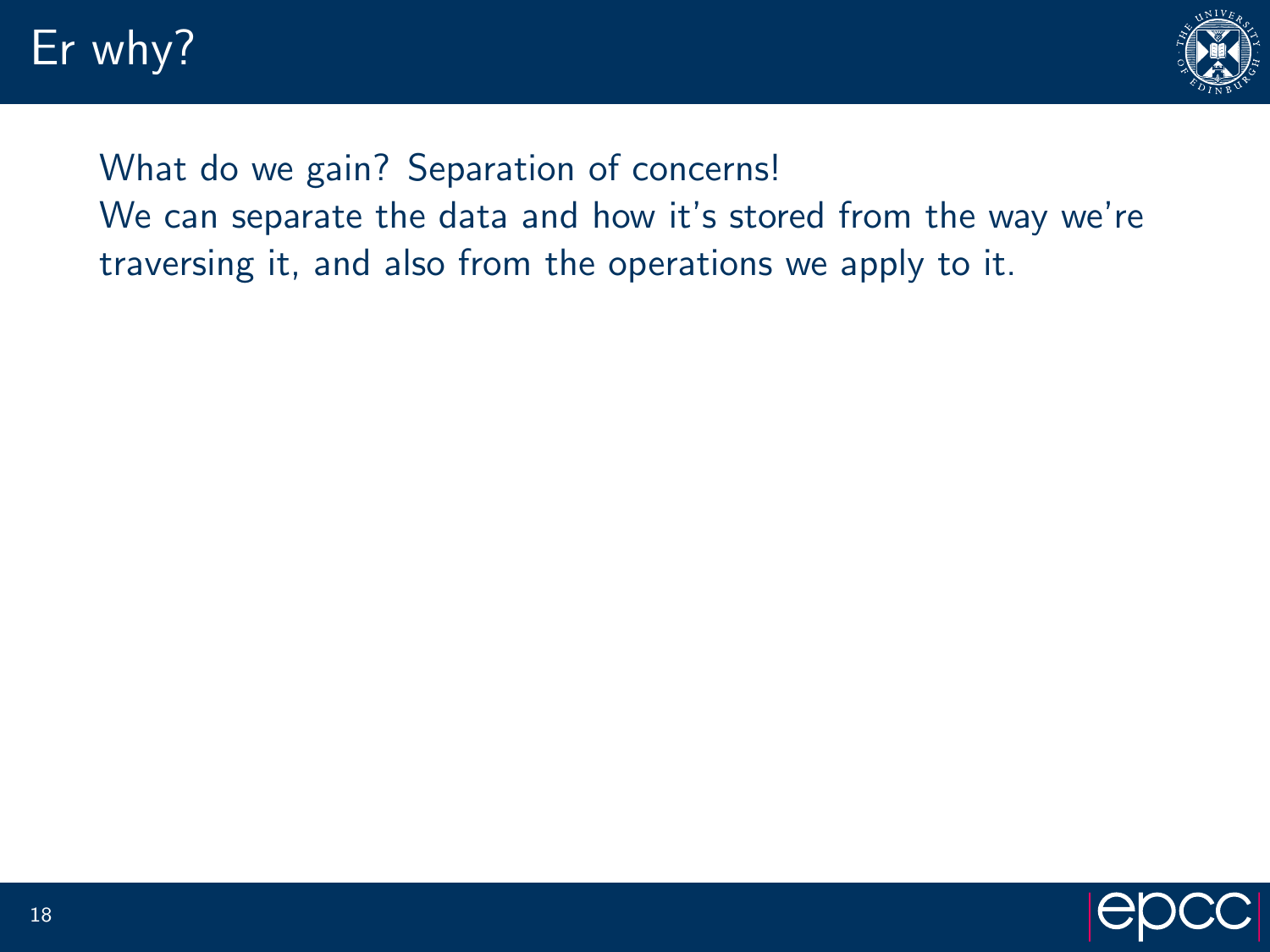# Er why?



What do we gain? Separation of concerns! We can separate the data and how it's stored from the way we're traversing it, and also from the operations we apply to it.

```
template <class ItT>
void doubleInPlace (ItT start, ItT end) {
  for (auto iter = start; iter != end; ++iter)
    *iter *= 2;
}
```

```
std :: vector <double > data = GetData (100);
doubleInPlace (data.begin(), data.end());
```

```
std :: list < HugeMatrix > mats = GetMatrices ();
doubleInPlace (mats.begin(), data.end());
```
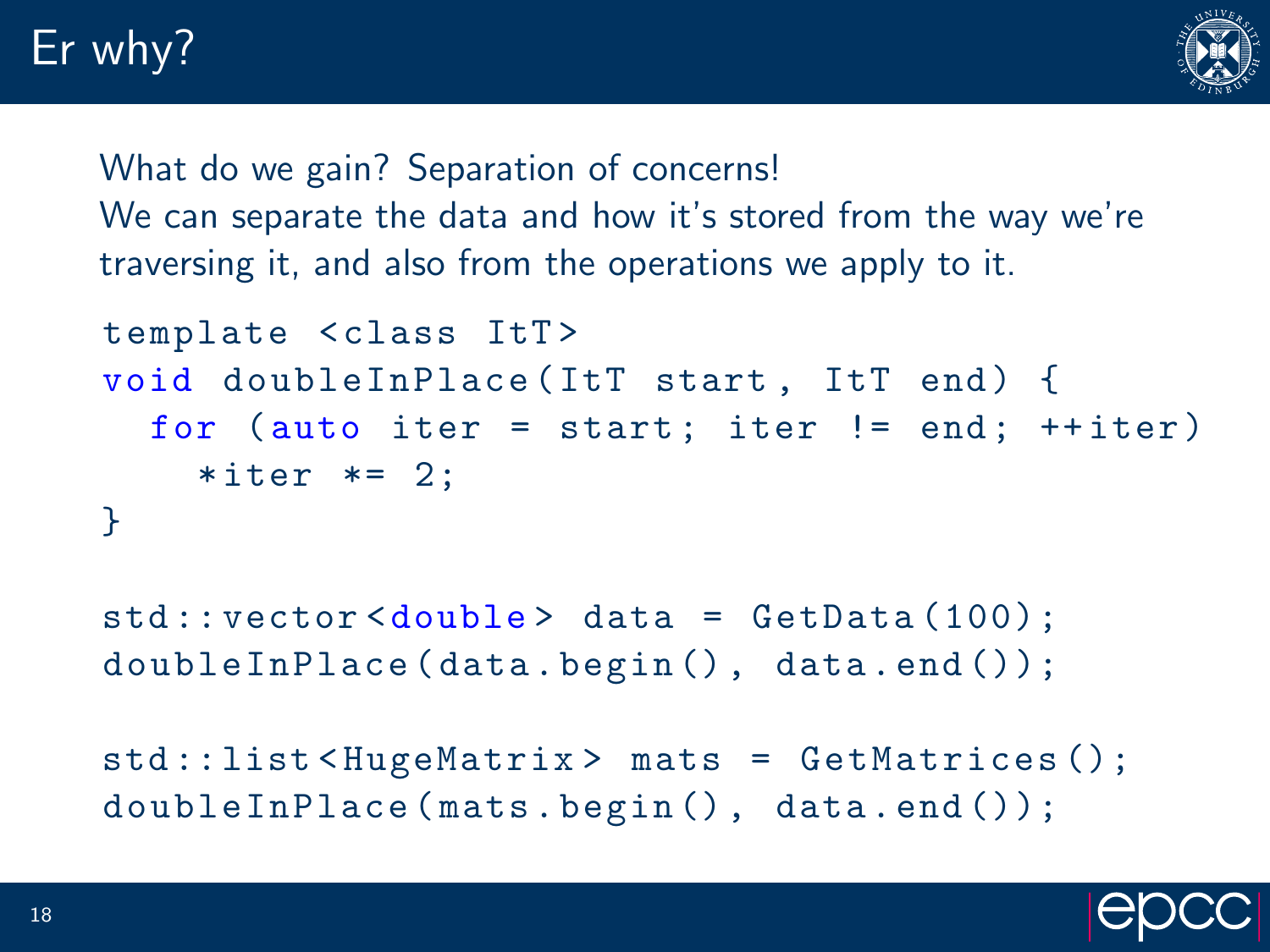## Container iterators



All the STL containers contain two iterator types, for example:

- $\triangleright$  std::list<char>::iterator instance must be non-const - get with begin() or end().
- If std::list<char>::const\_iterator if the instance is const you get one of these from  $begin()$  /end(), if non-const, you can get one with  $cbegin()$  cend.

You can also get iterators from e.g. std::map<KeyT, ValT>::find(search\_key), which will give and iterator pointing to the element you want or to the end().

Note that an iterator pointing to the end is not valid! Dereferencing it may have undefined behaviour...

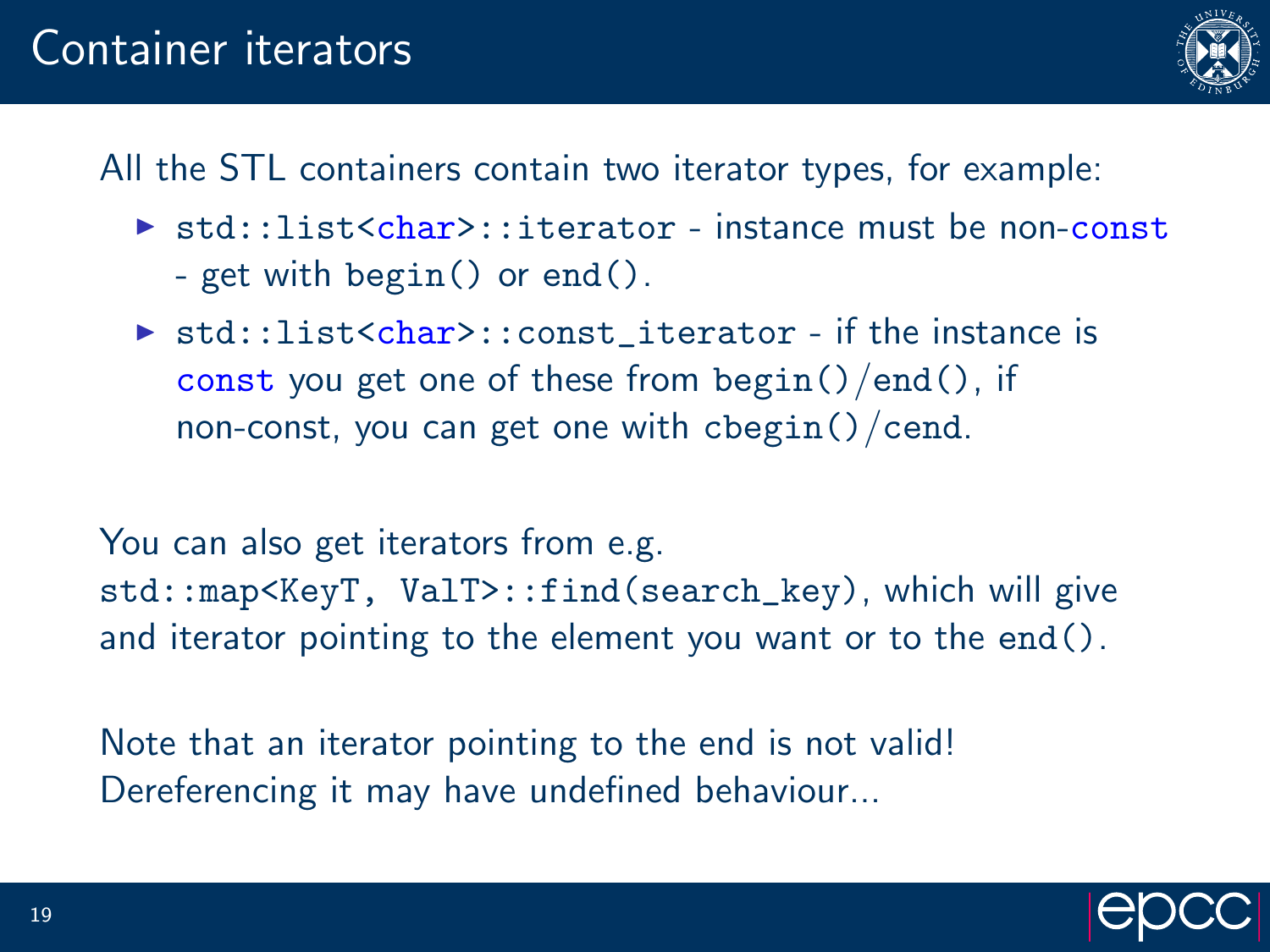

To define your own iterator, you need to create a class with several overloads (exactly which one depends on the category of iterator you need).

- $\triangleright$  derefence operator (\*it) you have to be able to get a value (either to read or write)
- P pre-increment  $(++it)$  you have to be able to "go to the next"  $one''$ <sup>1</sup>
- $\triangleright$  assigment you need to bind it to name
- inequality comparison  $(it= end!)$  you need to know when you are done

 $1$ Why not post-increment? Because this has to return the value of it from before it was incremented. This usually means a copy.

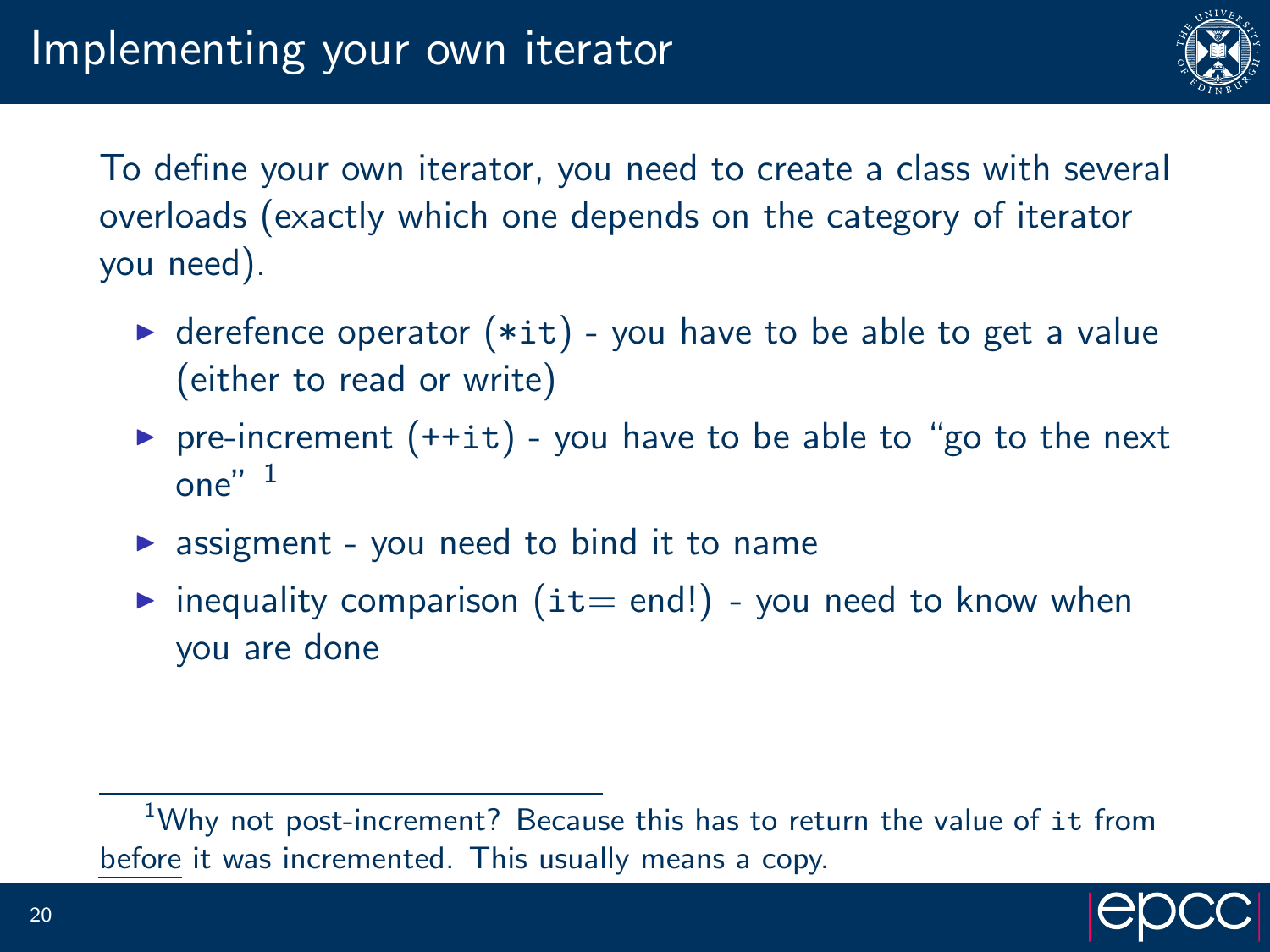# Range for loop



Any class instance with begin() and end() member functions that return iterators can be used in a range based for-loop.

```
std::vector<int> int > primes = getPrimes (5);for (auto p : primes) {
  std \lt\lt p \lt\lt "_{||}" \lt\lt std::endl;
}
// 2 3 5 7 11
```
Almost "pythonic"?

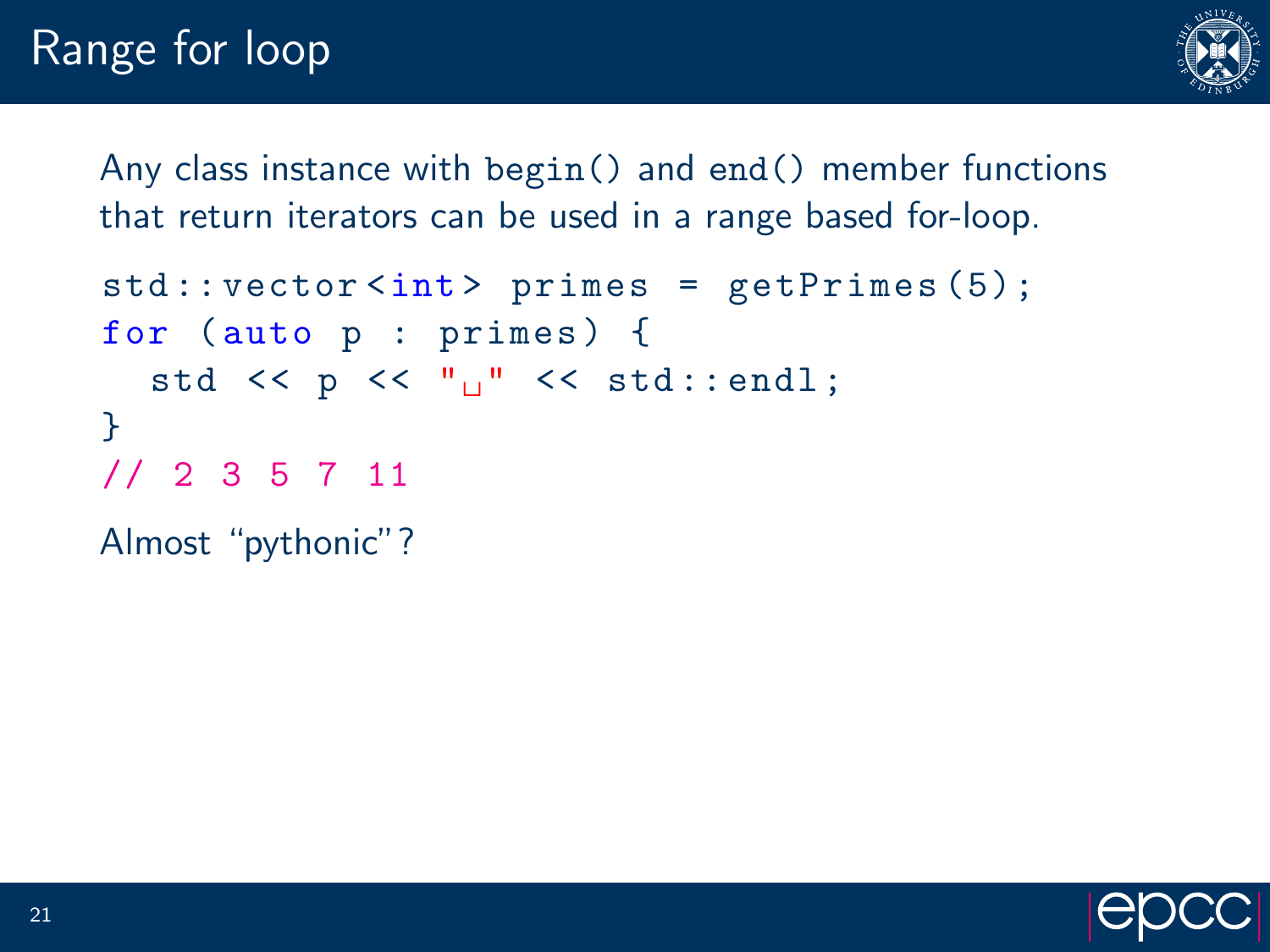

The compiler will translate this for us into something approximating the following

```
{
   auto && _range = < range expression >;
  for (auto degree . begin = range . begin(),
                  _{end} = _{range.end}();
          \lbrack \text{begin} \quad \vdots \quad \text{end} \rbrack++ _begin ) {
      \{r\} \{er\} declaration > = \ast begin;
      < loop body >
  }
}
```
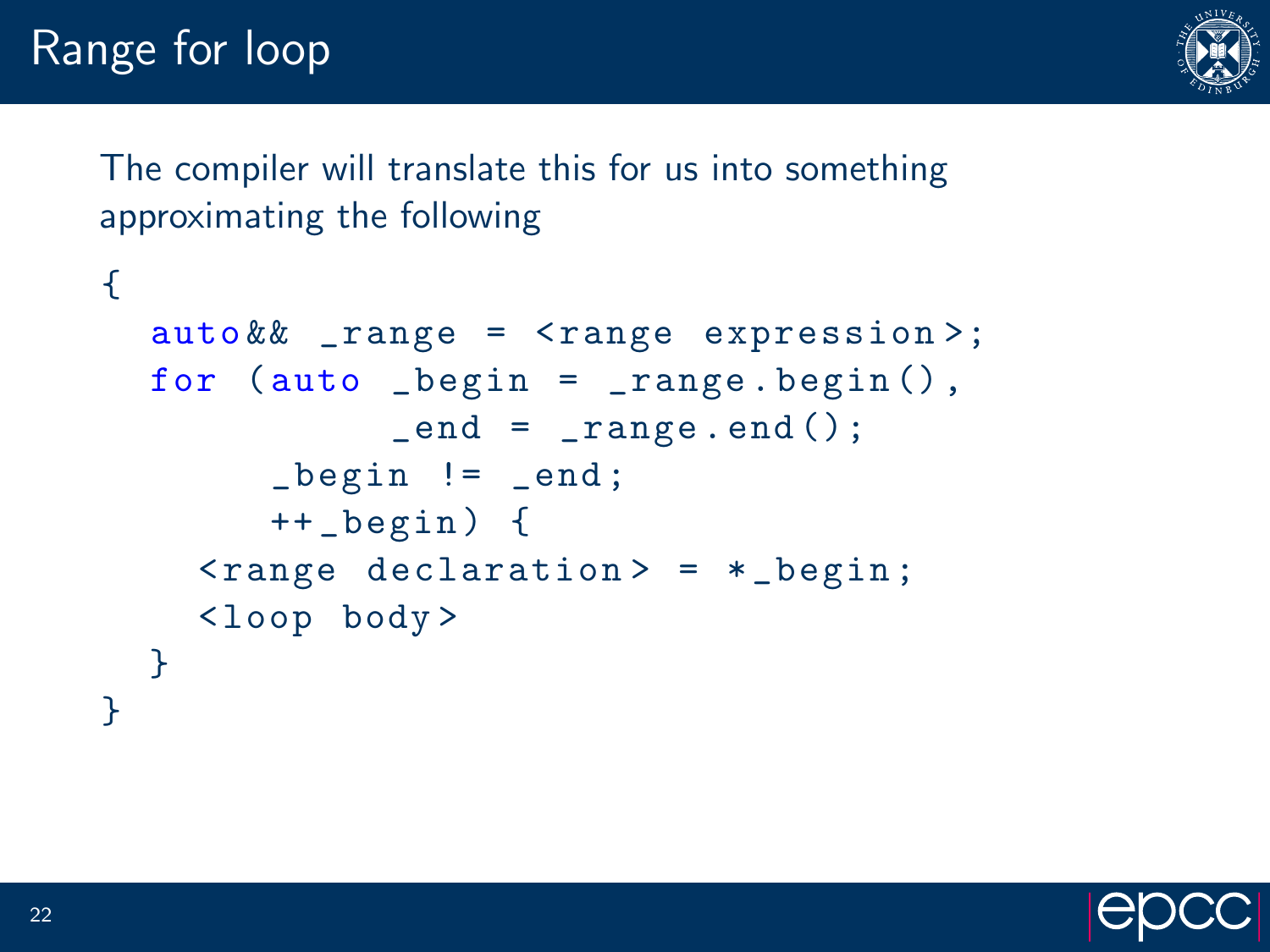# Is there any overhead?

Going to quickly compare three implementations

- $\triangleright$  C-style array indexing
- $\triangleright$  Standard vector with iterator
- $\triangleright$  Standard vector with range based for-loop

```
int main (int argc, char ** argv) {
  int size = std::atoi(argv[1]);std:: vector <float> data (size);
  for (auto & el: data)
    el = rand(1000);
  Timer t:
  scale(data.data(), data.size(), 0.5);std::count \leq x size \leq ", "
             << t . GetSeconds () << std :: endl ;
}
```
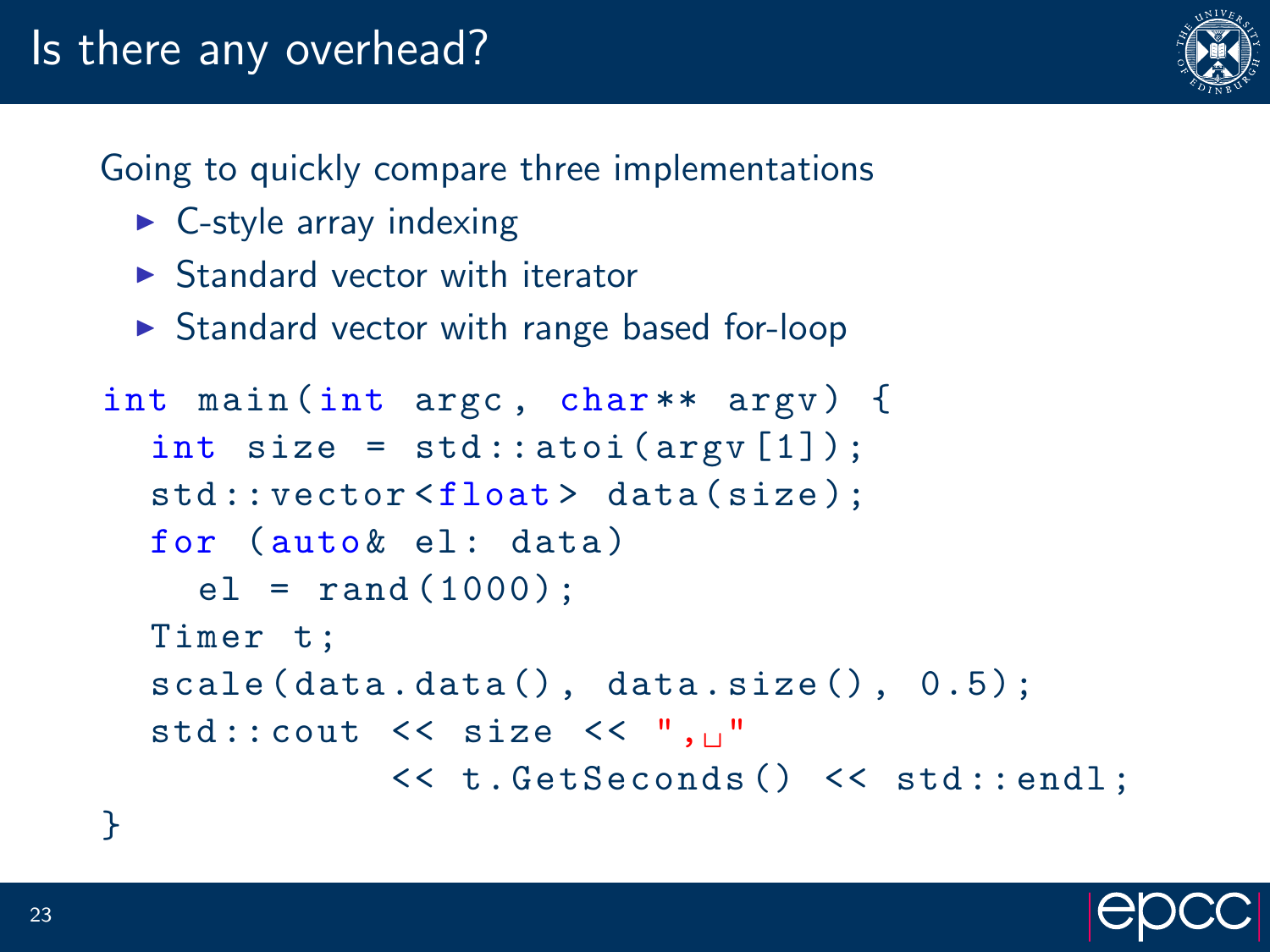**Results** 





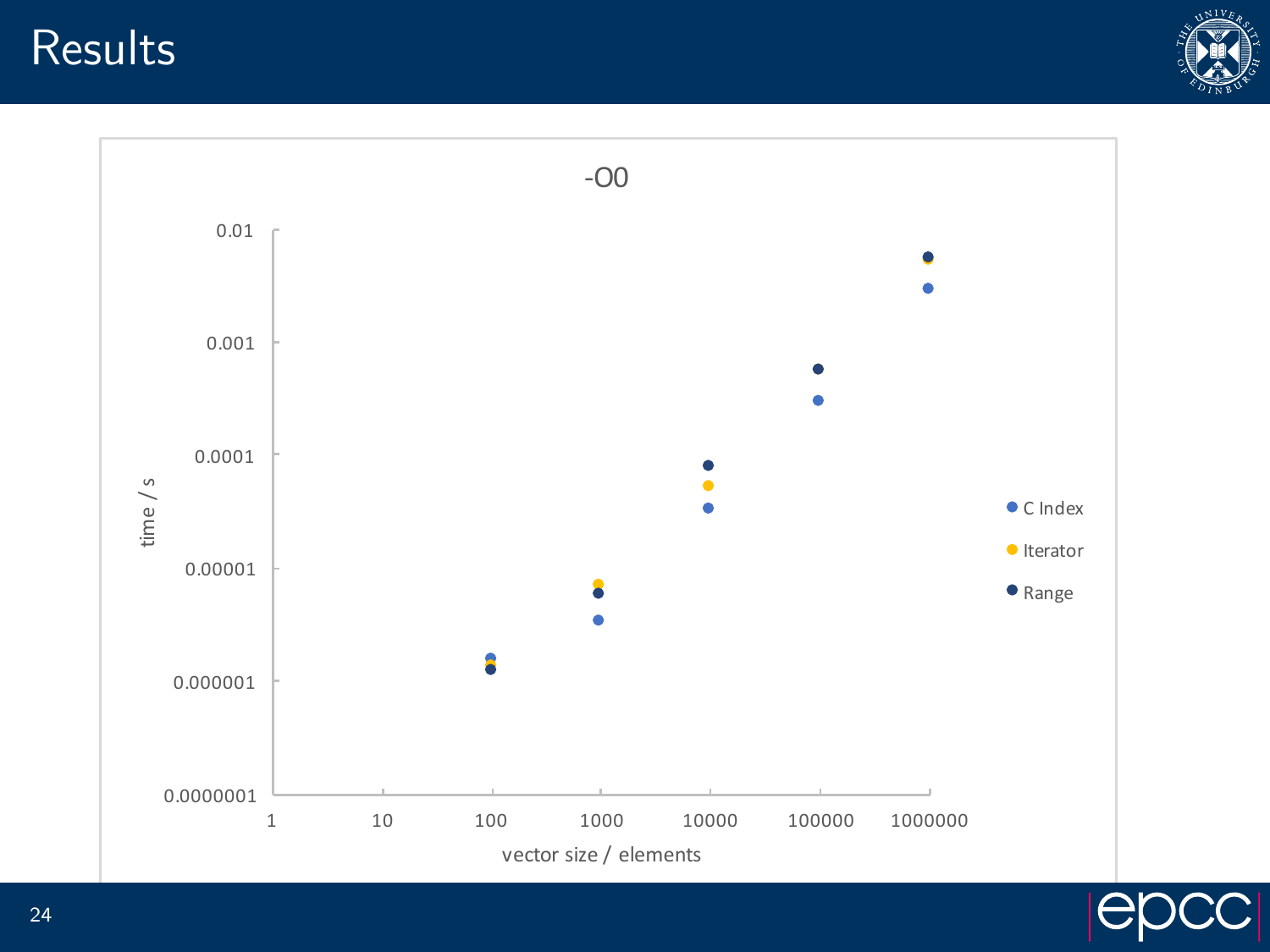**Results** 





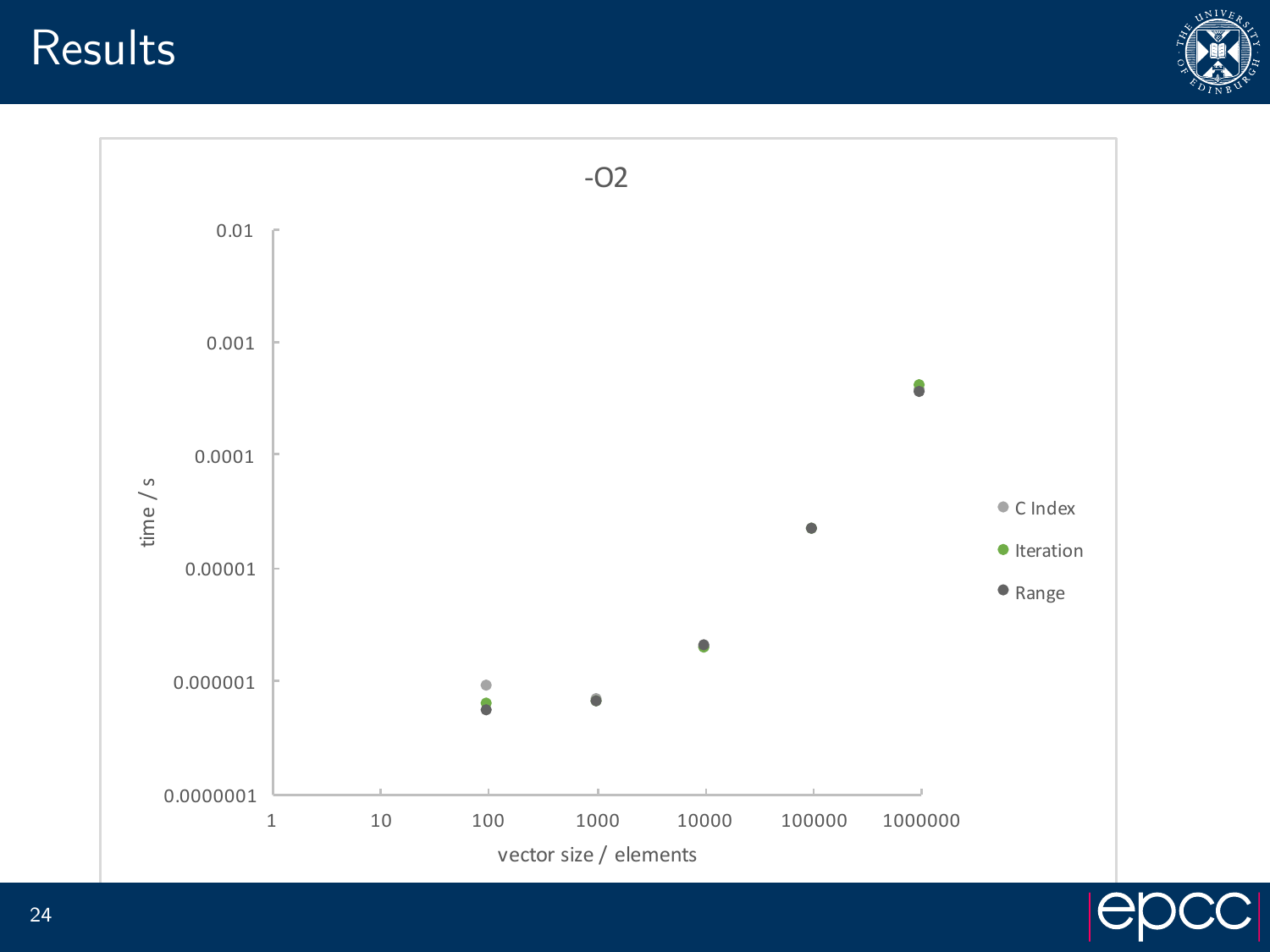## Assembly



#### Just showing the main loops:

#### LBB4\_7:

 movups -16(%rdx), %xmm2 movups (%rdx), %xmm3 mulps %xmm1, %xmm2 mulps %xmm1, %xmm3 movups %xmm2, -16(%rdx) movups %xmm3, (%rdx) addq \$32, %rdx addq  $$-8$ ,  $$rxx$ jne LBB4\_7

#### LBB4\_8:

| movups | -48(%rsi), %xmm2        |
|--------|-------------------------|
| movups | -32(%rsi), %xmm3        |
| mulps  | $% xmm1$ , $% xmm2$     |
| mulps  | $% xmm1$ , $% xmm3$     |
| movups | $% xmm2, -48$ ( $srsi)$ |
| movups | $%xmm3, -32$ ( $srsi)$  |
| movups | $-16$ (%rsi), %xmm2     |
| movups | $(*rsi)$ , $*$ xmm3     |
| mulps  | $% xmm1$ , $% xmm2$     |
| mulps  | $% xmm1$ , $% xmm3$     |
| movups | $%xmm2, -16$ $(*rsi)$   |
| movups | $%xmm3$ , $(%x)=$       |
| addg   | $$64,$ $$rsi$           |
| addg   | $$-16,$ $$rdi$          |
| ine    | LBB4 8                  |
|        |                         |

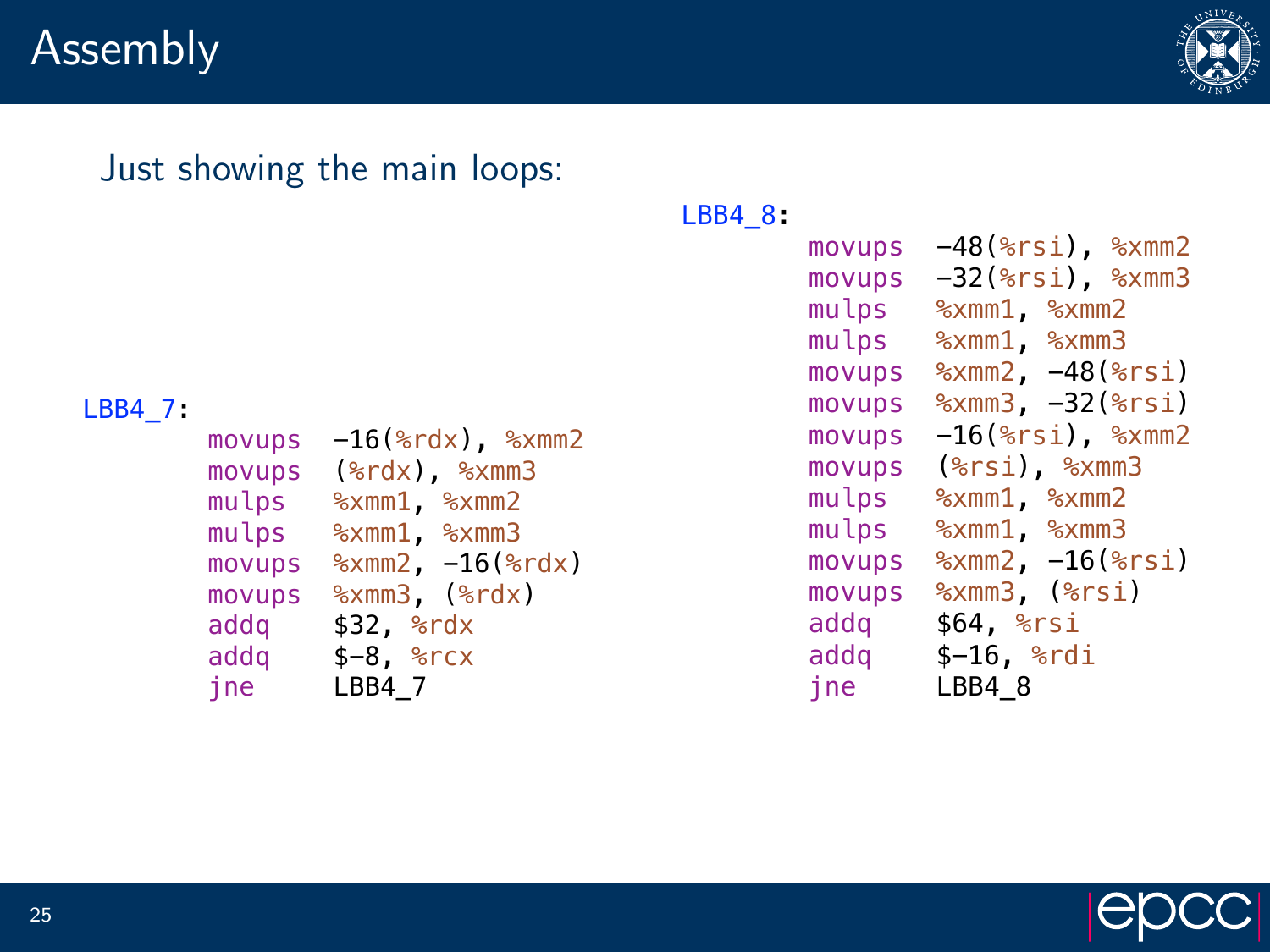

<span id="page-29-0"></span>[Introduction](#page-1-0)

**[Containers](#page-4-0)** 

**[Iterators](#page-13-0)** 

[Object oriented C++](#page-29-0)

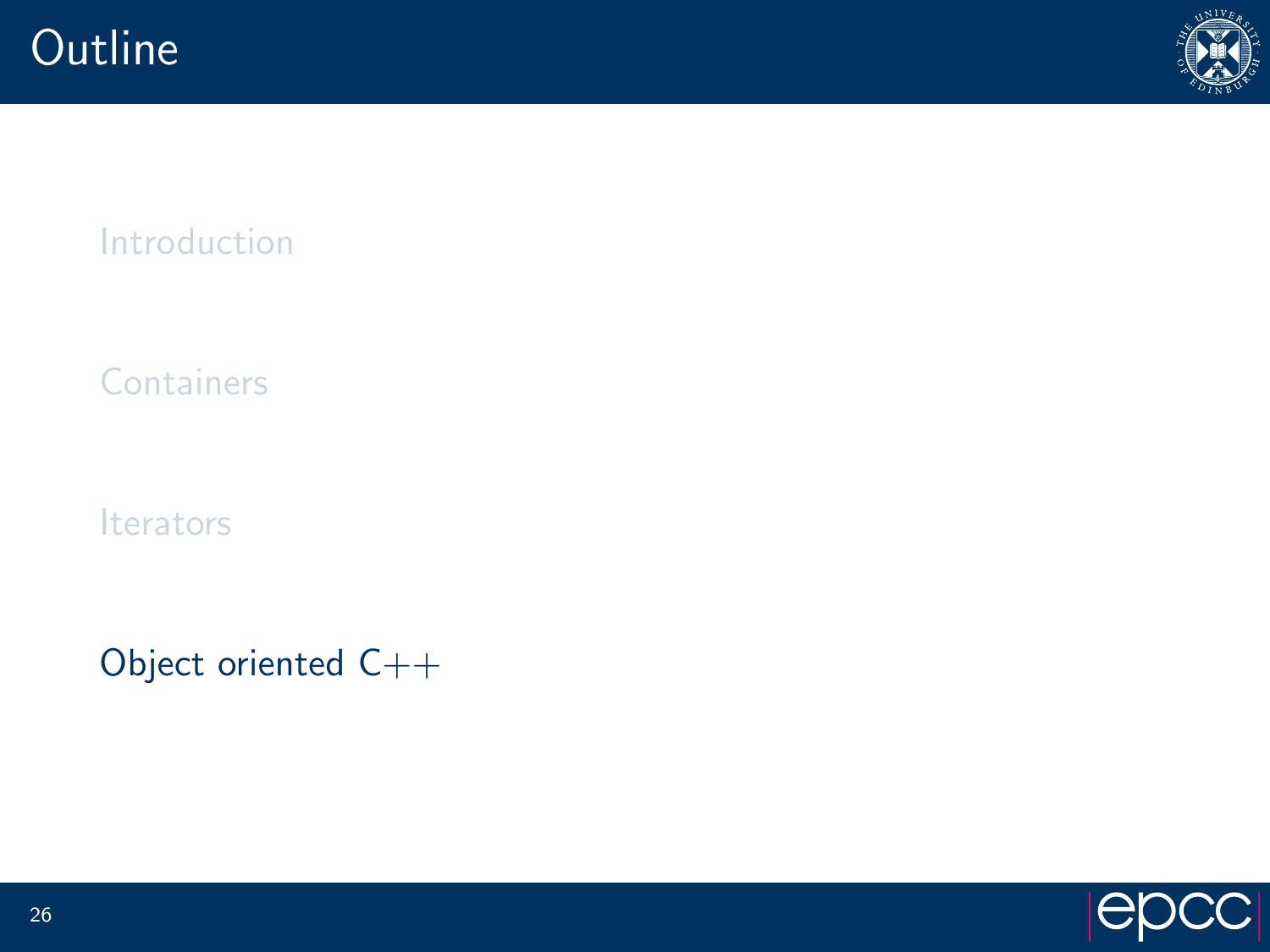

Object oriented programming is one of the major paradigms supported by  $C++$ 

OOP is based on the concept of "objects", which may contain data and code. A feature of objects is that an object's procedures can access and often modify the data of the object with which they are associated.

We briefly covered how to create classes - today we'll go a little deeper.

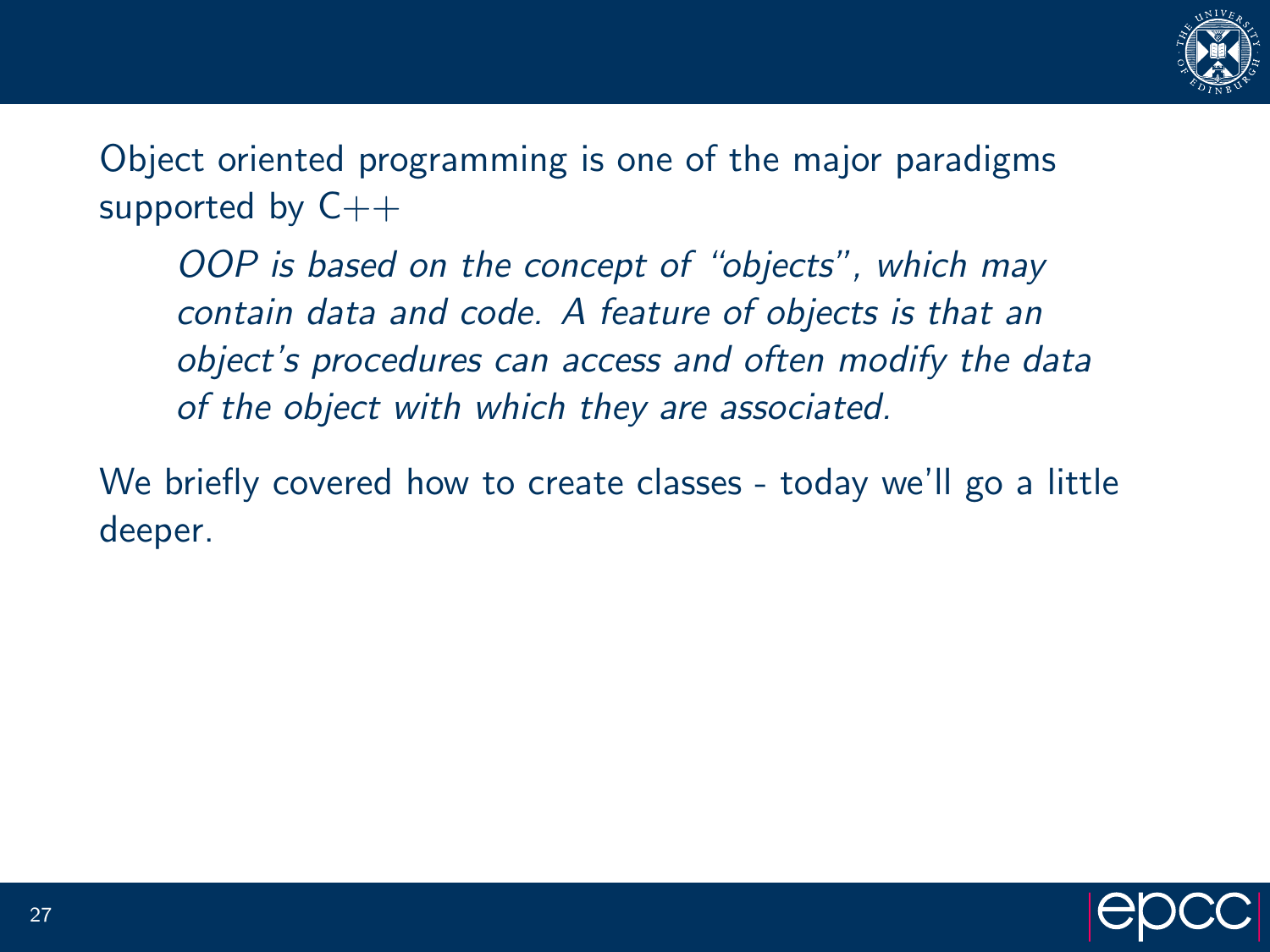

- Inheritance is a method for deriving a new, related class from another one (called the base class, parent class, or super class).
- $\triangleright$  This relationship says that the derived object also is an object of the base class too!
- $\triangleright$  The new class (derived, child, sub) has all the data and function members of its parent, but you can add new ones and override existing ones.
- $\triangleright$  The derived class member functions can access the base class members that are public, but not the private ones. There is a third access specifier protected that allows derived classes to access the member.
- $\triangleright$  It's use should be minimal as you are promising to all subclasses that this interface will not change!

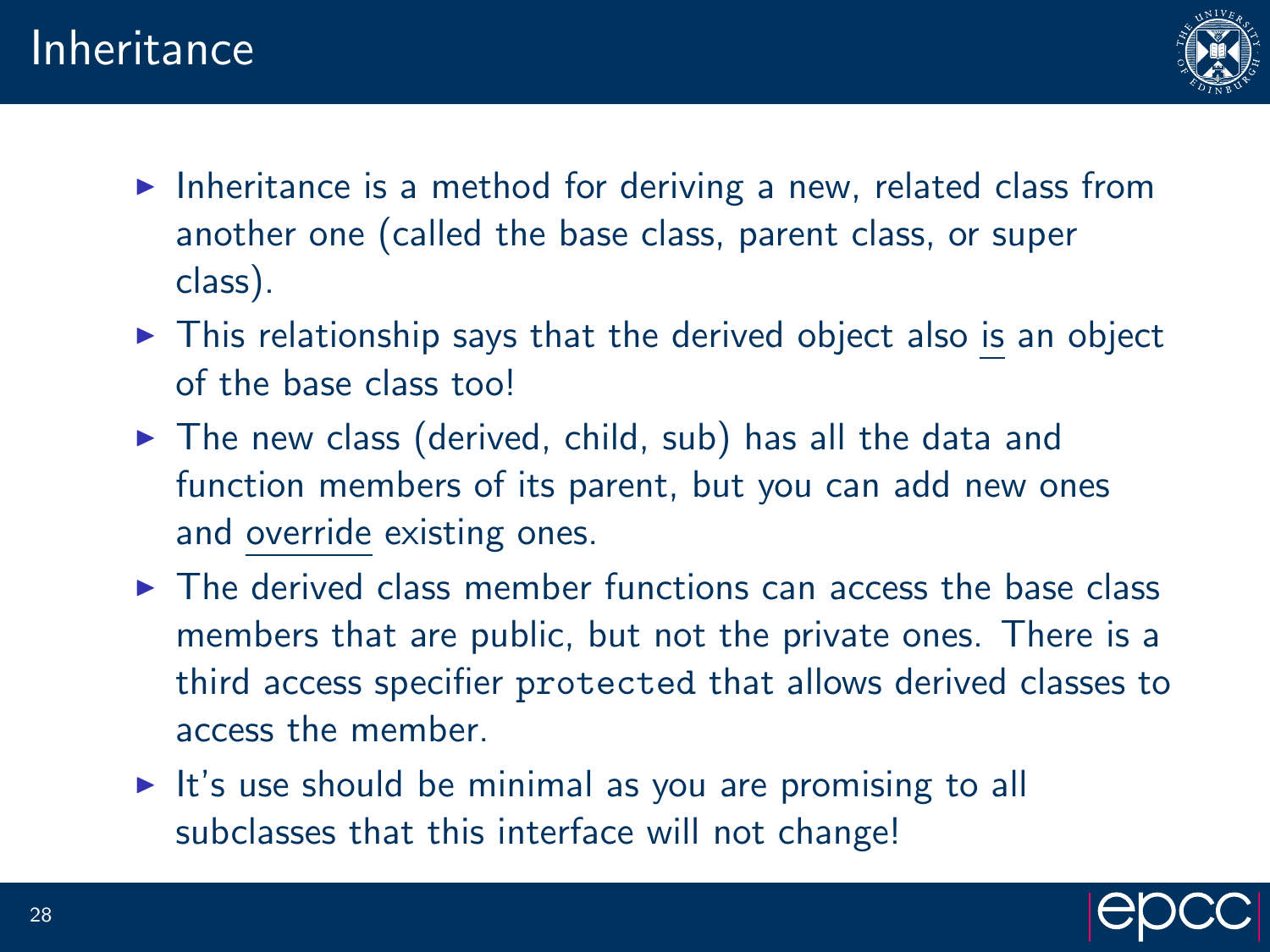

Suppose you had to process a lot of image files. You might start with a **JPFG** file:

```
class JpegFile {
  string _fn ;
  int _nx , _ny ;
  unique_ptr<char> _pixeldata;
public :
  JpegFile (string fn) : _fn(fn) { }// read _nx/ _ny/ _ncols from header
    [pixeddata = new char[nx *_ny * 3];// decompress data from file
  }
  char & GetPixel (int x, int y) {
    return pixeldata [ x * _{ny} + y ];
  }
```


};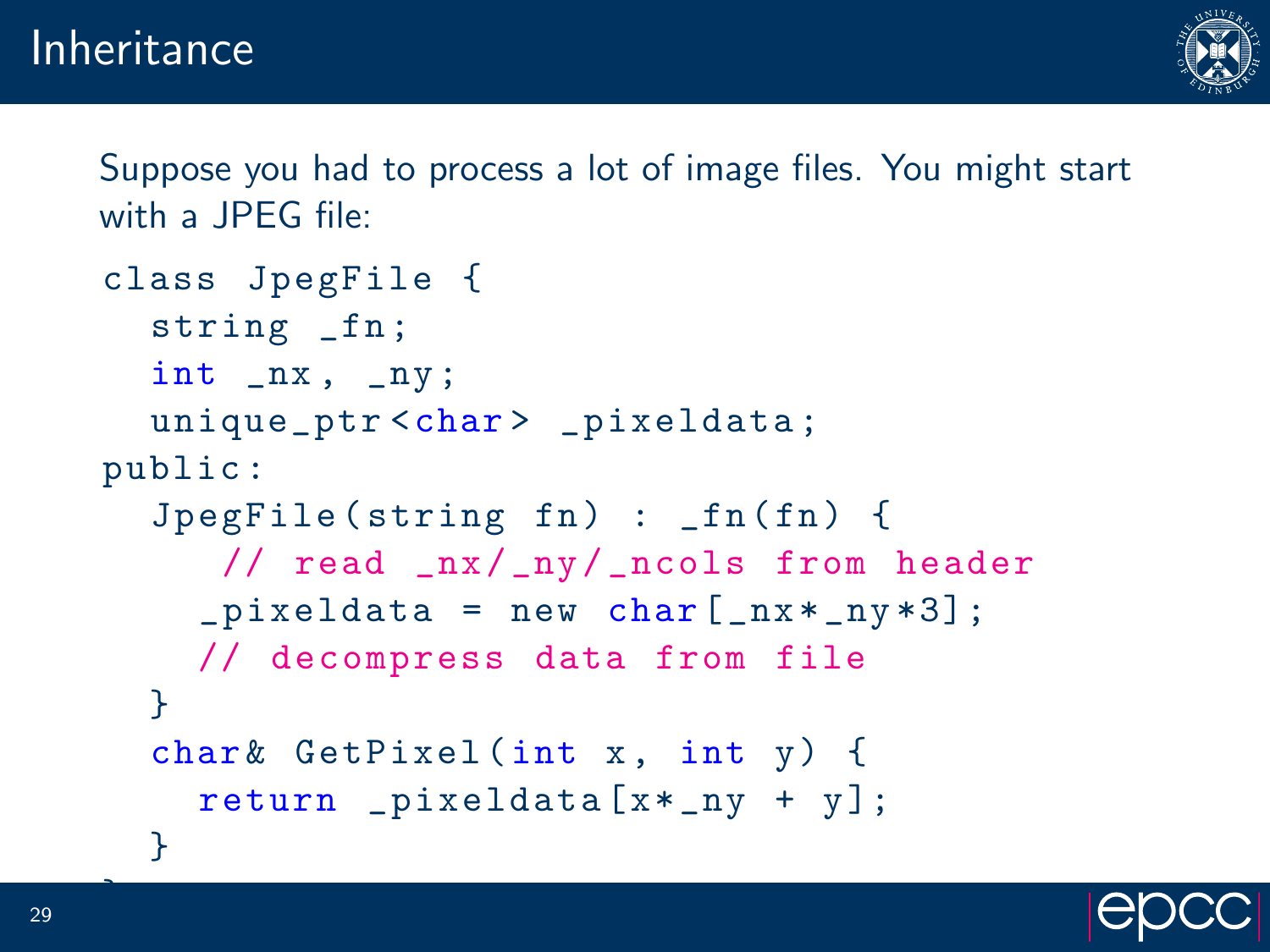

#### But then you have to add PNG, and GIF, and ...

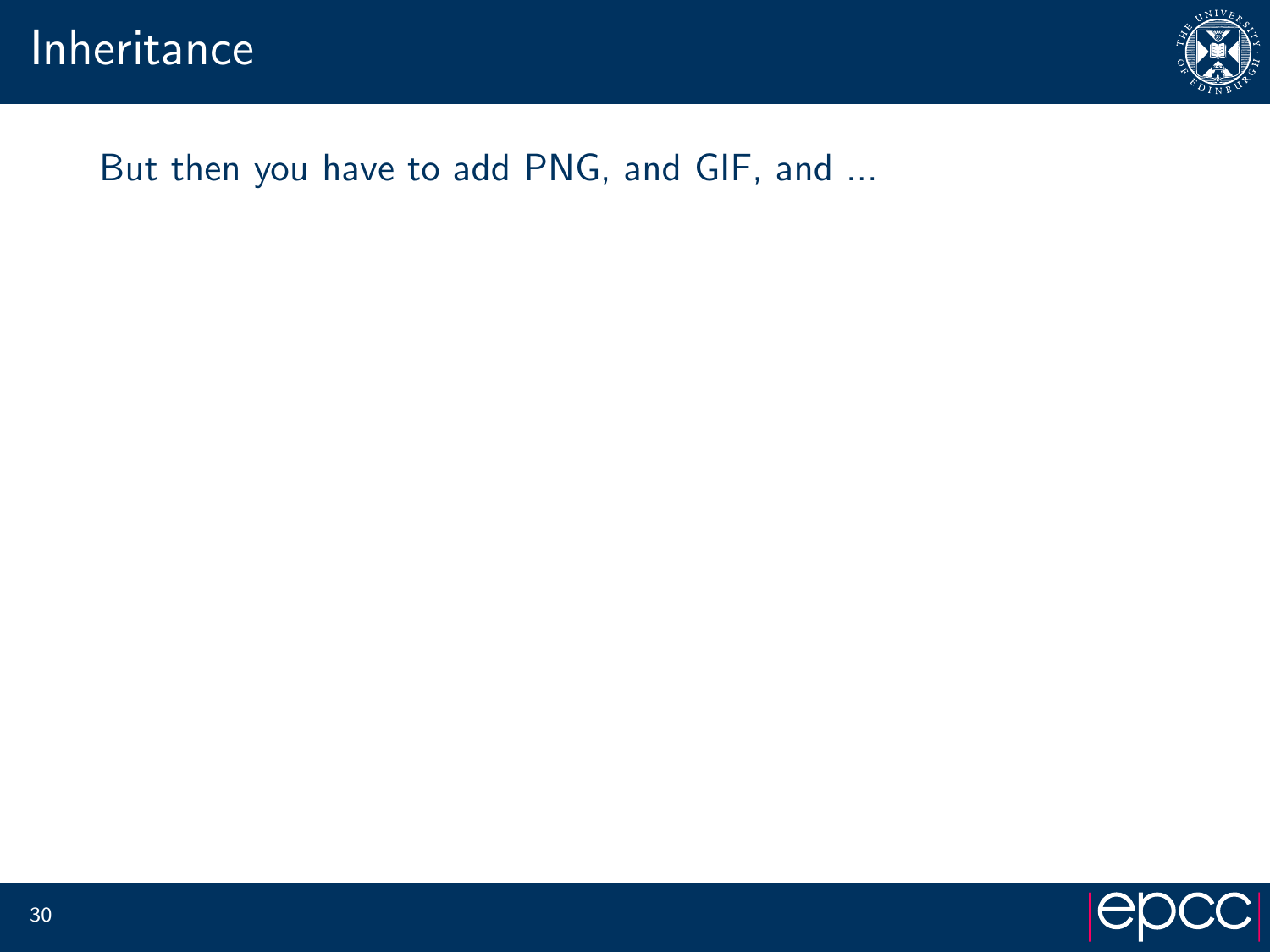

But then you have to add PNG, and GIF, and ... Might want to do the same for each one, but:

- $\triangleright$  code duplication : (
- $\triangleright$  the types are totally unrelated :(

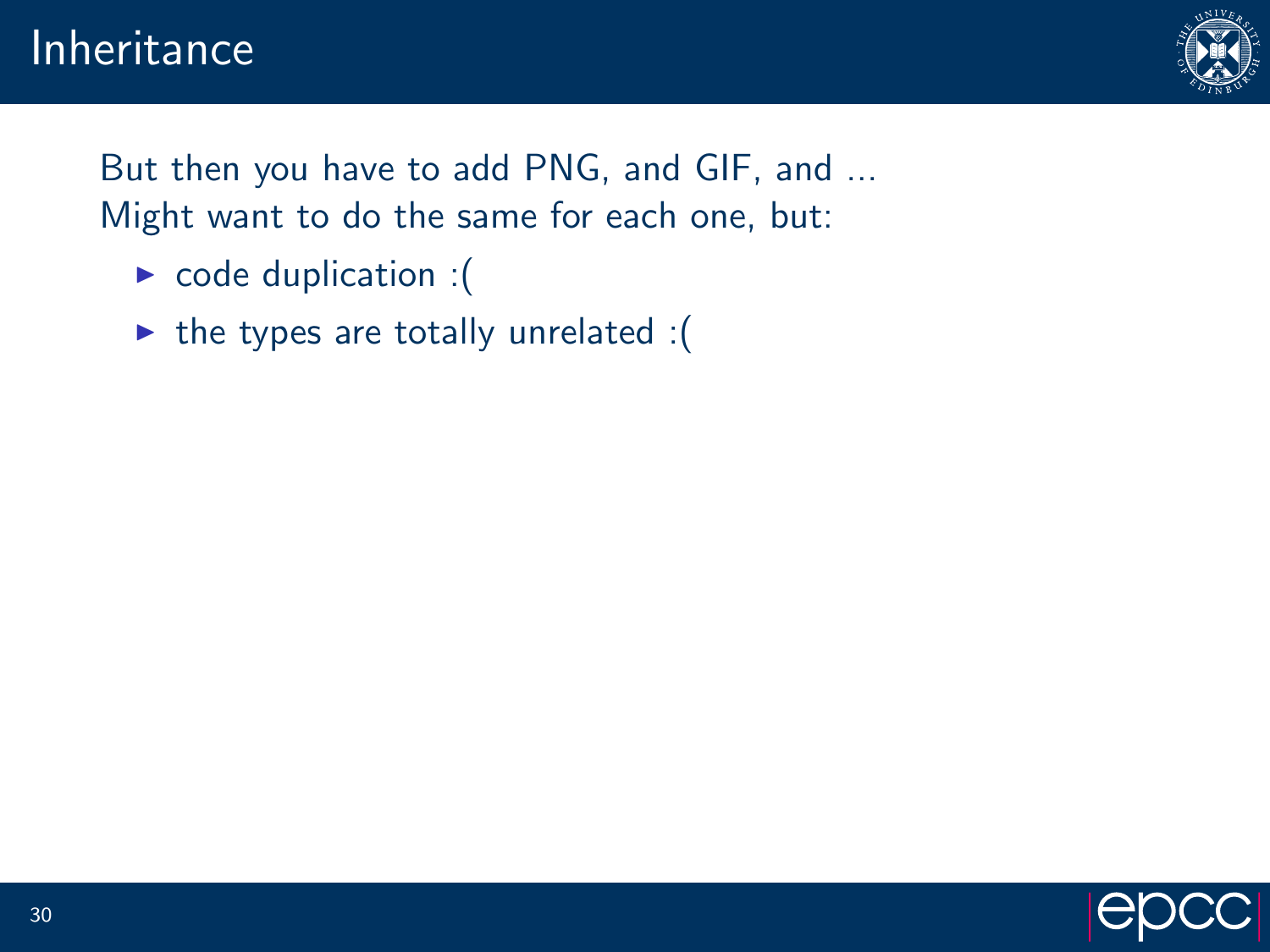## Inheritance



So instead create a base class and several derived classes

```
class ImageFile {
  string _fn;
protected :
  int _nx ;
  int _ny ;
  unique_ptr < char > _pixeldata;
public :
  ImageFile (string fn);
  char \& GetPixel (int x, int y);
};
```
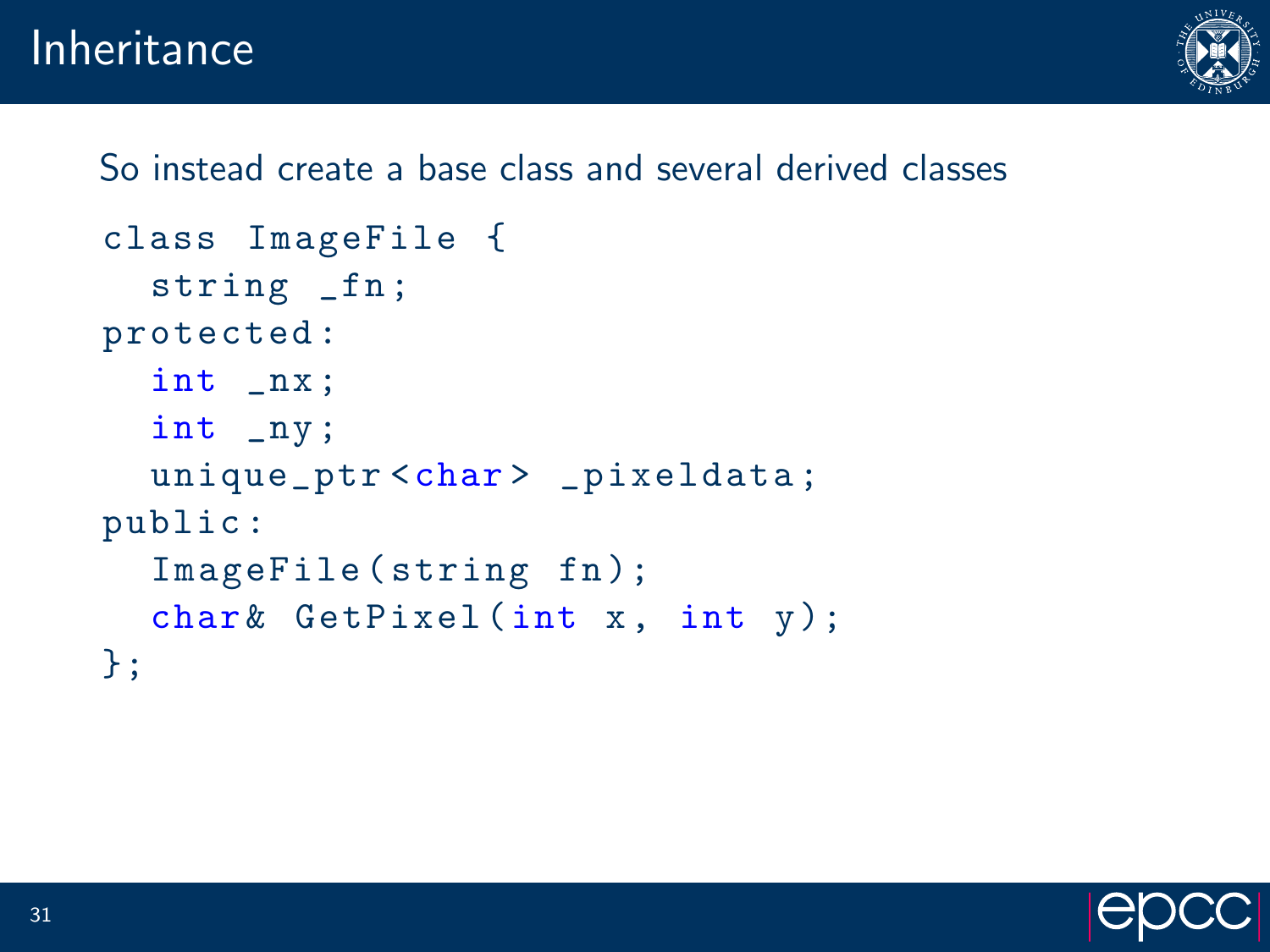

```
So instead create a base class and several derived classes
class JpegFile : public ImageFile {
public :
  JpegFile (string fn) : ImageFile (fn) {
    // read _nx/_ny/_ncols from header
    [pixeddata = new char[nx *_ny * 3];// decompress data from file
  }
};
class PngFile : public ImageFile {
public :
  PngFile (string fn);
};
```
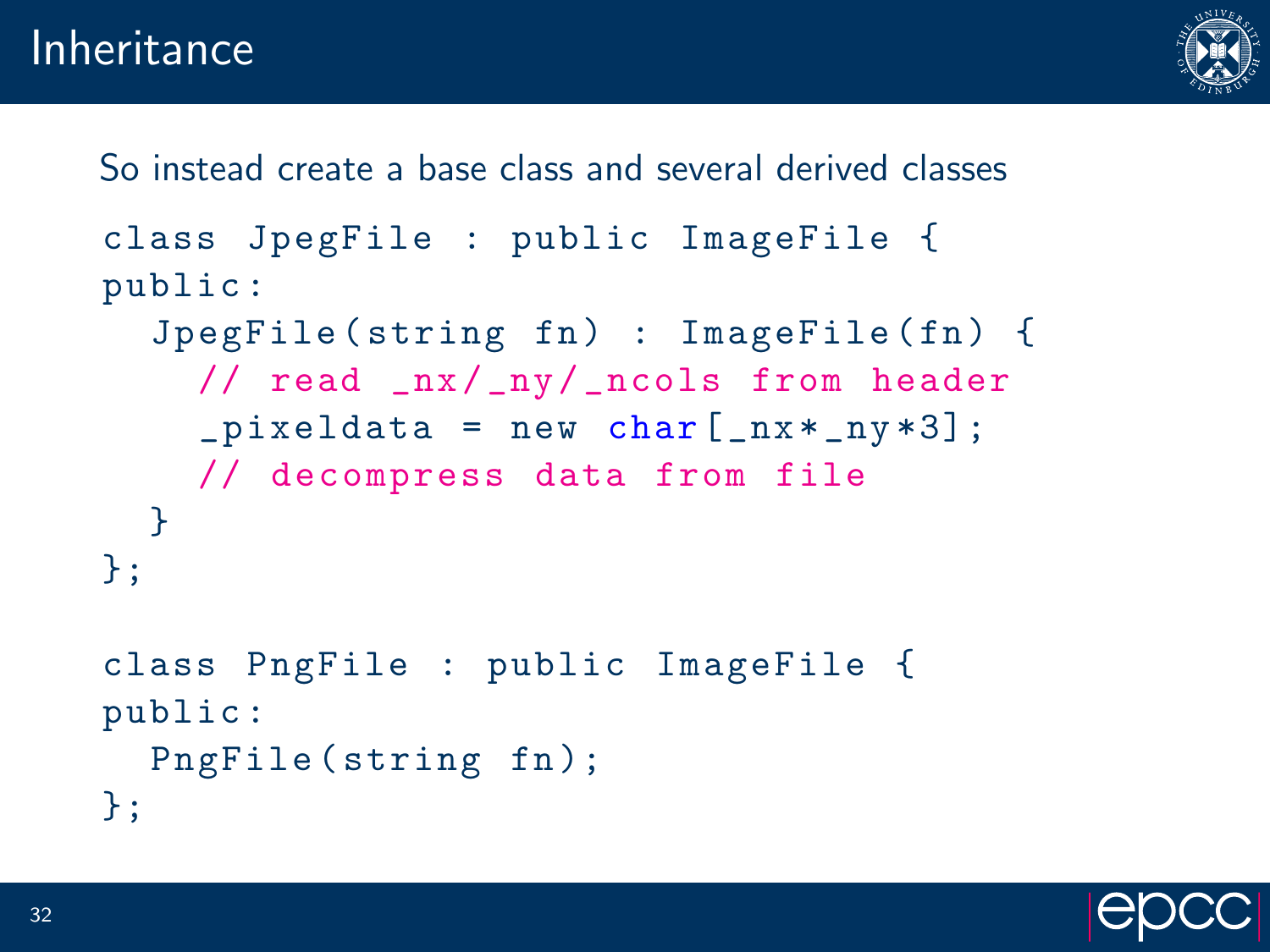

One important thing to know is that a pointer to a derived class (JpegFile\*) is type compatible with a pointer to the base class (ImageFile\*).

JpegFile jpg ("cat.jpg");  $ImageFile* img = & ipg;$ // also works with references  $ImageFile & in-ref = ipg;$ 

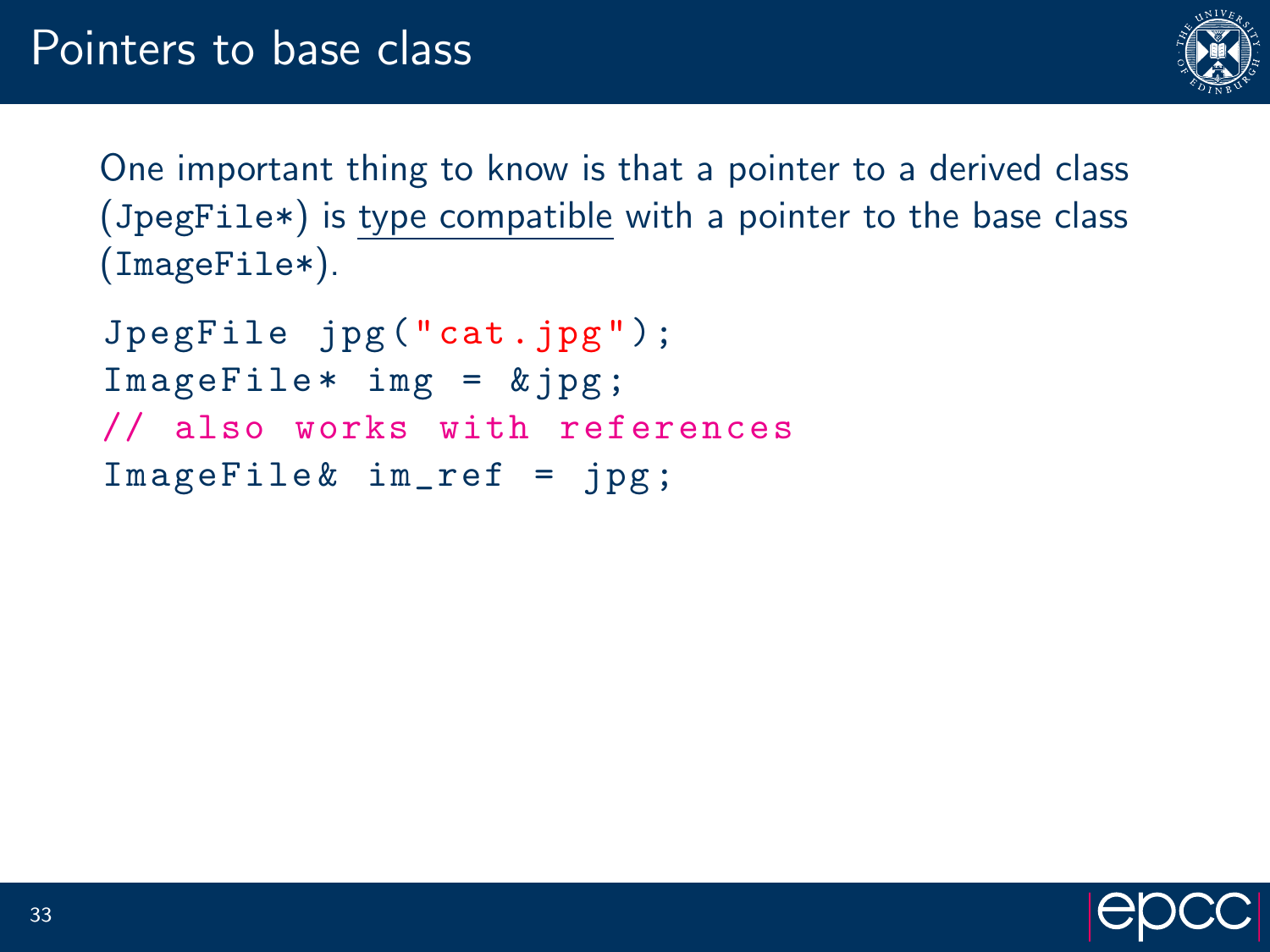# Dynamic polymorphism



- $\triangleright$  What if we have some behaviour, like writing the image data to file, that varies between the subclasses?
- $\triangleright$  We ideally want to have a uniform interface and when we call it as run time the pointer-to-base knows which subclass method to call.
- $\blacktriangleright$  Enter virtual functions!

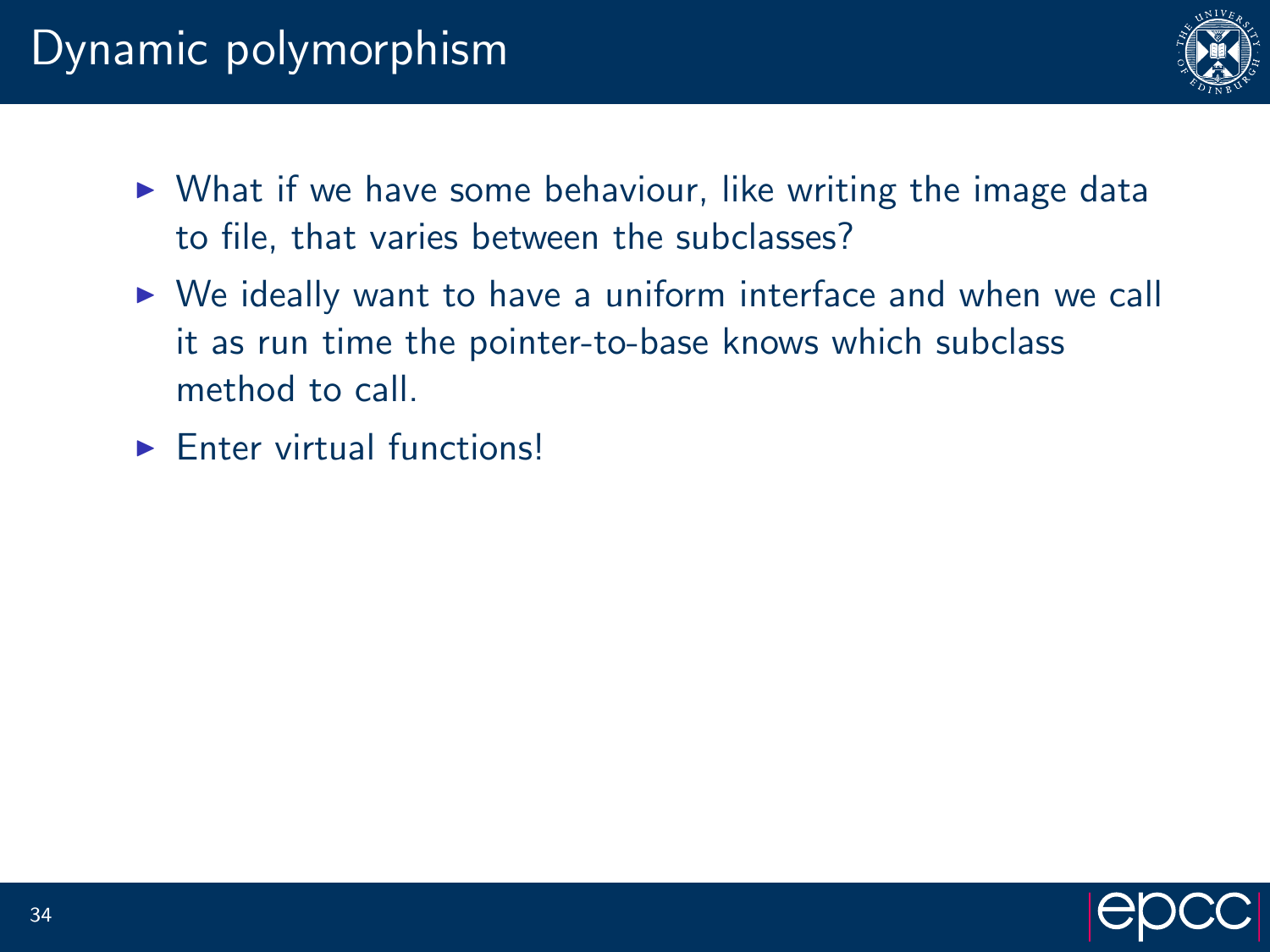

```
class ImageFile {
public :
 virtual void Write (string fn} = 0;
};
class JpegFile : public ImageFile {
public :
    virtual void Write (string fn) {
      // write header
      // compress + write data
    }
};
ImageFile * img = new JpegFile ("cat.jpg");
img - > Write (" notdog .jpg ");
```